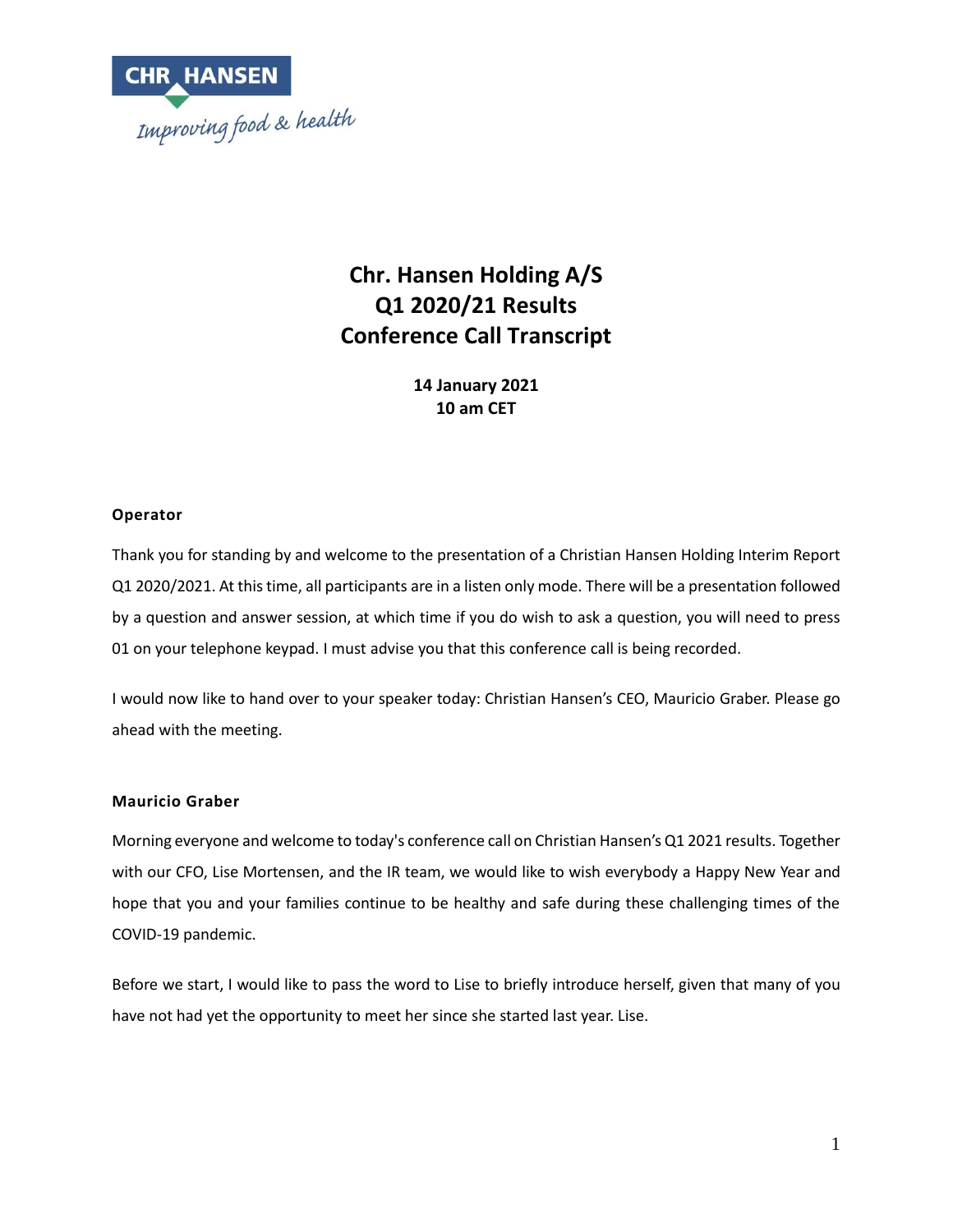

## **Lise Mortensen**

Thank you, Mauricio, and a warm welcome also from my side. My name is Lise Mortensen and I joined Christian Hanson in October of last year. Before that, I worked for ten years at Microsoft, heading first finance in Denmark and then in India and then the last five years as CFO for Microsoft Germany.

In addition to my finance background, I have a lot of experience with chains and transformation that I believe I can put into good use with the ongoing portfolio changes at Christian Hansen. In my role as CFO, I will also be in charge of IT, and coming from the software and digital services industry, I'm looking forward to bringing in an external perspective to further develop Christian Hansen's digital agenda, not least in the finance area.

What I really like about Christian Hansen and what attracted me to take up this job in the first place is the company's strong purpose and its ability to contribute to some of the world's largest challenges by using its microbial solutions. I've always been convinced that doing well by doing good is not a dichotomy for corporates and thus Christian Hansen is a perfect match for me.

And with these introductory words, back to Mauricio.

#### **Mauricio Graber**

Thank you, Lise. Before we continue, please take notice of the safe harbour statement on the next slide, slide three.

Thank you. And let's then turn to slide four. Christian Hansen delivered a strong start to the financial year 2021 with 10% organic growth, which was supported by all businesses, so on a relatively easy comparable from last year Q1.

Volume growth in Food Cultures and Enzymes picked up compared to Q4 supported by upselling and wins in our cheese and enzymes business. But the quarter was not without challenges as dairy markets, particularly in some emerging markets, remained weak and our ability to drive sales continued to be impacted by travel restrictions. In light of these developments, I am quite pleased with our performance.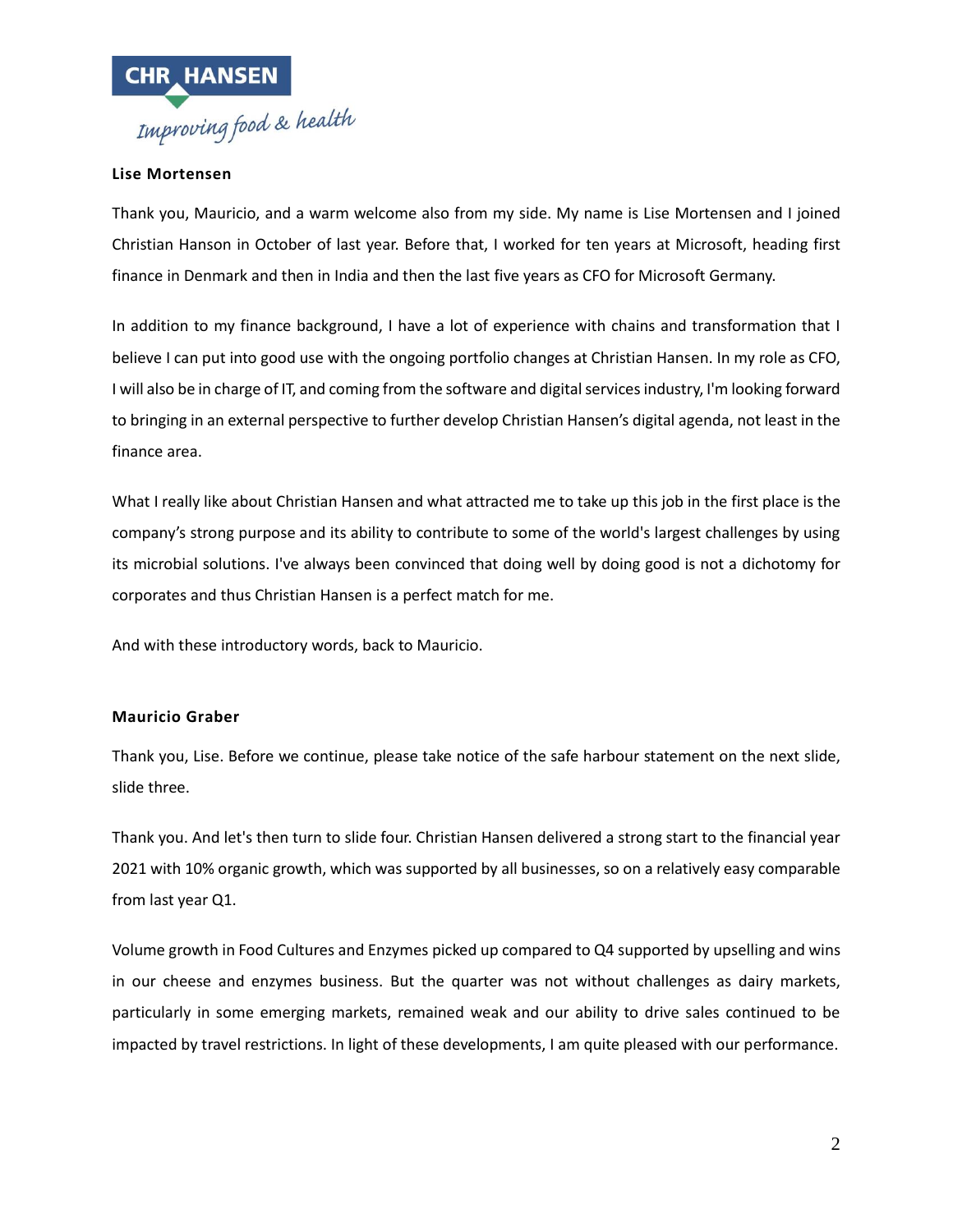

In Health and Nutrition, our supplement business continued to profit from increased interest from consumers, and customers in immunity enhancing solutions. And Animal Health benefited from new customer wins in poultry and swine, while plant health delivered a strong quarter in line with our expectations.

Underlying EBIT margin before special items, meaning our EBIT margin before special items excluding the recent acquisitions, was 28.5%, down 50 basis points compared to last year due to FX. Including the acquisitions, the reported EBIT margin before special items was 25.2%, in line with our own expectations. Free cash flow before acquisitions, divestments, and special items came in at minus €6.9 million, below last year due to the acquisition of the Kalundborg site for our HMO business that was partly offset by a higher operating cash flow.

With that, let us now look at the strategic progress on the next slide, slide five please. Last August we unveiled our new 2025 strategy and purpose to grow a better world naturally. We're investing in our core platforms of dairy, human, and animal health remains one of our strategic priorities and bringing new innovations to market faster is a key enabler for that.

During the first quarter we launched great new solutions that helped cheese and yogurt manufacturers bring tasty products to end consumers while driving their own efficiency agenda. For example, we launched a premium version of our YoFlex culture range that allowed dairies to produce yogurts with great texture while saving costs.

In Human Health, we presented our first concept for oral care to customers, which is one of our novel indication areas that we are exploring as part of our new strategy. And we have seen also very good traction with our new combined Human Health offering.

Lastly, in Animal Health we are further rolling out our products globally and have seen great success with Gallipro feed in Southeast Asia, as well with our swine probiotics in China. Innovation is also a key driver when it comes to leveraging our lighthouses and I am very excited about the strong pipeline we have across the different businesses.

In November, we already launched a new bioprotective solution for fermented plant bases and we are on track to introduce the third generation of our FreshQ range during this financial year. Following the success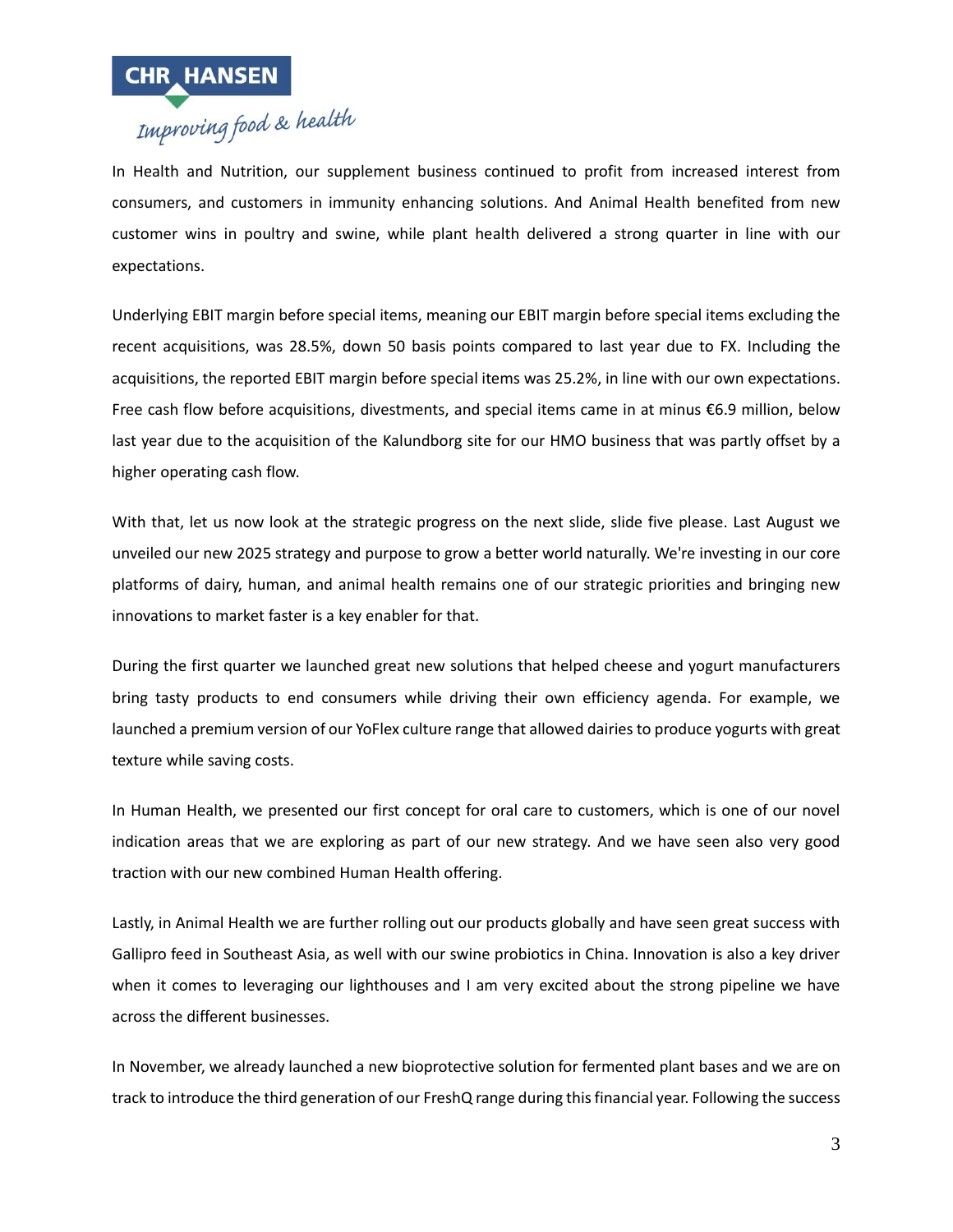

of our bionematicides in Plant Health, we are currently awaiting regulatory approval for our first biofungicide [ph 00:11:01] which will start selling to our partner FMC in the US. In the meantime, we have opened a new application centre in Milwaukee to support FMC sales activities on the ground with technical expertise.

If we look at Bacthera, I am thrilled to see that momentum in the live biotherapeutics industry has accelerated noticeably over the past few months with important positive clinical trial results and more funds flowing into the space. All of this confirms our positive view on this exciting emerging market and Bacthera is uniquely positioned to establish itself as a leader in the field supported by the competencies of both Lonza and Christian Hansen.

Looking at the extent strategy pillar, the focus of our current financial year is very much on the successful integration of the three acquisitions we announced over the past months. Our Human Health organisation is working full steam on the integration of HSO Health Care and UAS Labs. The new combined organisation has already been established. The new route-to-market strategy has been aligned and the first cross-selling revenues realised. The process is expected to be completed by the end of our financial year and first synergies are expected to materialise from fiscal year 2022 onwards.

With regards to our HMO business, in Q1 we have further validated the long-term potential in market attractiveness of this emerging field. We have received very positive feedback from customers that look forward to working with us and we have started the project phase of our new state-of-the-art production in Kalundborg, Denmark.

We estimate that building the new production in Kalundborg will take at least two years from start of construction, and our spend in the financial year will be less than initially indicated, which is why we have adjusted our total CapEx guidance of the year. The market will develop as more cost countries approve the inclusions of HMOs and as customers launch products containing HMOs.

And unfortunately, COVID-19 has caused some delays in both. In addition, we are currently facing some short-term capacity constraints in the existing factory in Germany, which we expect to resolve before the summer with a minor investment. But it means that parts of the expected financial year 2021 revenues will be pushed into the financial year 2022.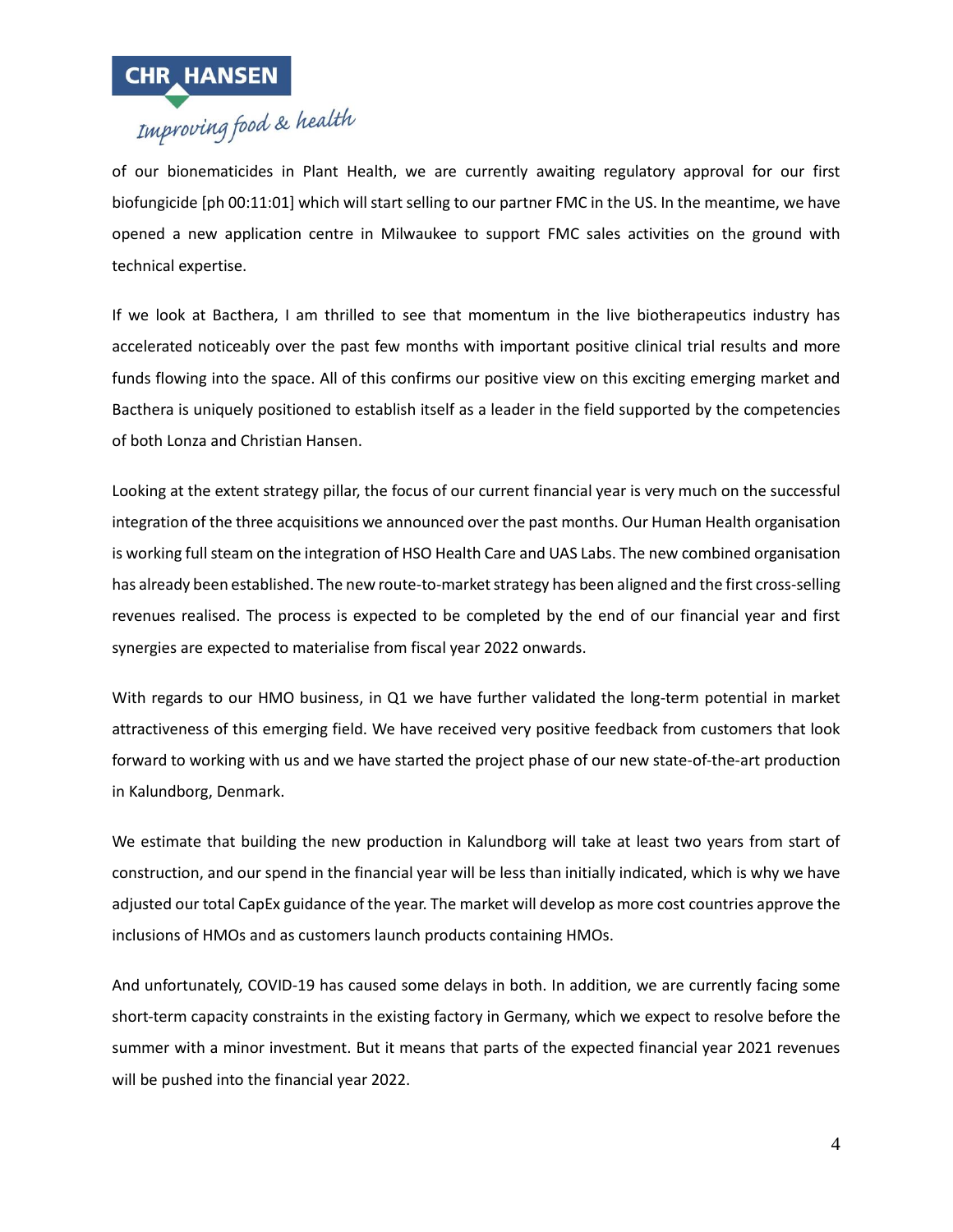

Accordingly, we have corrected the initial revenue contribution from our acquisitions from €130 million to €140 million to around a €100 million and the EBITDA contribution from around €30 million to around €10 million. However, let me be very clear that these temporary delays from the financial year 2021 do not in any way change our conviction in the long-term prospects of this very exciting business.

Lastly, the carveout of Natural Colours is well underway and closing is expected for spring 2021. Please remember that until then the division is reported as 'discontinued operations' and is no longer affecting the Group organic growth and profitability. But let me also say that I am very pleased with the performance of the division in Q1.

The results of Natural Colours demonstrate the good execution of the strategy and a team that has remained focused in customers and winning new business as we complete the transactions. I am proud to see FruitMax now being the largest segment of the division.

After this strategic update, let's look at the regional performance on the next slide. In Q1, we saw improving momentum in EMEA and North America compared to Q4, while APAC saw a decelerating trend. Our largest region – Europe, Middle East and Africa – delivered 7% growth for the quarter versus a minus 3% last year. Food Cultures and Enzymes grew solidly with better momentum in the Middle East and Turkey supported by customer wins and order timing.

Health and Nutrition grew slightly in Q1 because Human Health faced a more challenging business environment in Europe where the business is more dependent on traditional pharmacy channel sales. North America, which following the acquisitions now represents more than 30% of our revenue, reported 9% organic growth after 8% in last year's quarter, with Food Cultures and Enzymes growing solidly supported by very strong growth in cheese.

In Human Health, growth in Animal Health was flat given the very strong growth in Q1 comparables from last year, while Human Health continued its very strong performance in supplements. Organic growth in Latin America was 40% versus 9% last year, of which approximately two thirds was euro pricing and one third volume. But both Food Cultures and Enzymes and Health and Nutrition contributed to the strong performance in the region.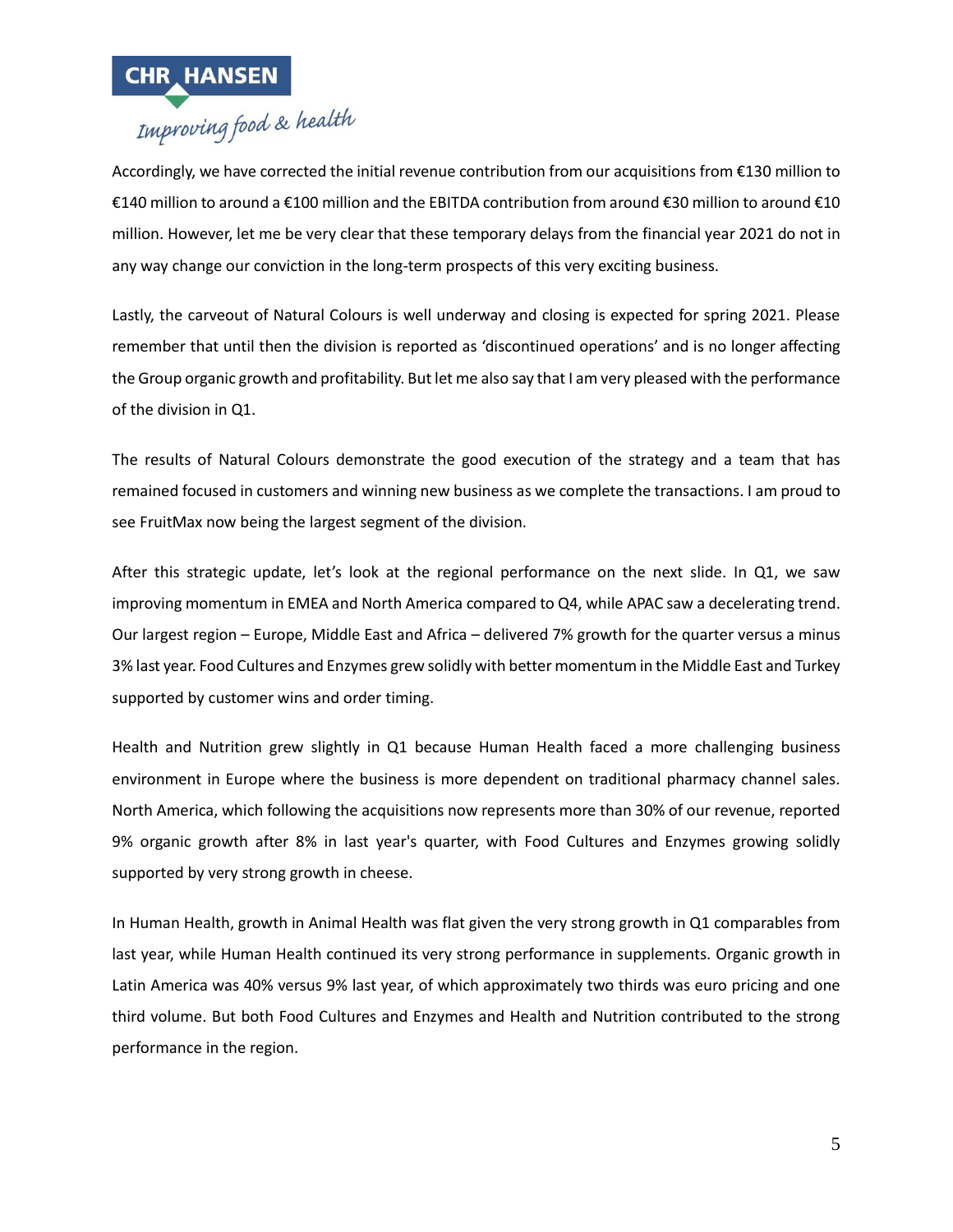

## Lastly, looking at Asia-Pacific, the region reported a negative organic growth of 4% versus a negative 2% last year in Q1 and we continue to see a negative impact from China.

With regards to China, the local dairy market, we have seen a more severe decline in yogurt production over the past months than what we had expected, while liquid milk sales continued to increase, and this impacted our business negatively. We are currently investigating potential business opportunities for Christian Hansen in the liquid milk space, but I will not expect a meaningful contribution from this effort in the short term.

While we expect to see some improvement in the second half of the year and continue to believe strongly in the mid and long-term prospects for the Chinese market, short-term China remains a challenge and we do not expect the market to come back to positive growth in the financial year 2021.

Overall, we see that in developed markets the increasing retail or at-home consumption seems to compensate or more than offsetting the decline in food service and on-the-go consumption, while in certain emerging markets where dairy is still a discretionary premium item, we see lower volumes, and this is more pronounced for yogurt than for cheese.

Furthermore, while so far we have not seen a meaningful negative revenue impact from delays in our commercial pipeline, we remain somewhat concerned about how increasing cost focus from customers, launch delays and less appetite for new innovation will impact our commercial pipeline over the coming months. Our team has made great progress in expanding our virtual sales toolkit, but in-person meetings remain an important element of our sales process.

With this, I would like now to turn over to Lise.

*[connection issue 00:19:25 to 00:20:03]*

## **Lise Mortensen**

Okay, let's maybe start again with slide seven and I apologise for this technical glitch. Food Cultures and Enzymes grew 8% organically in Q1, with a 2% contribution from volume mix and 6% contribution from euro pricing. Dairy market volumes reflect a slight decline in Q1 due to weak fermented milk markets in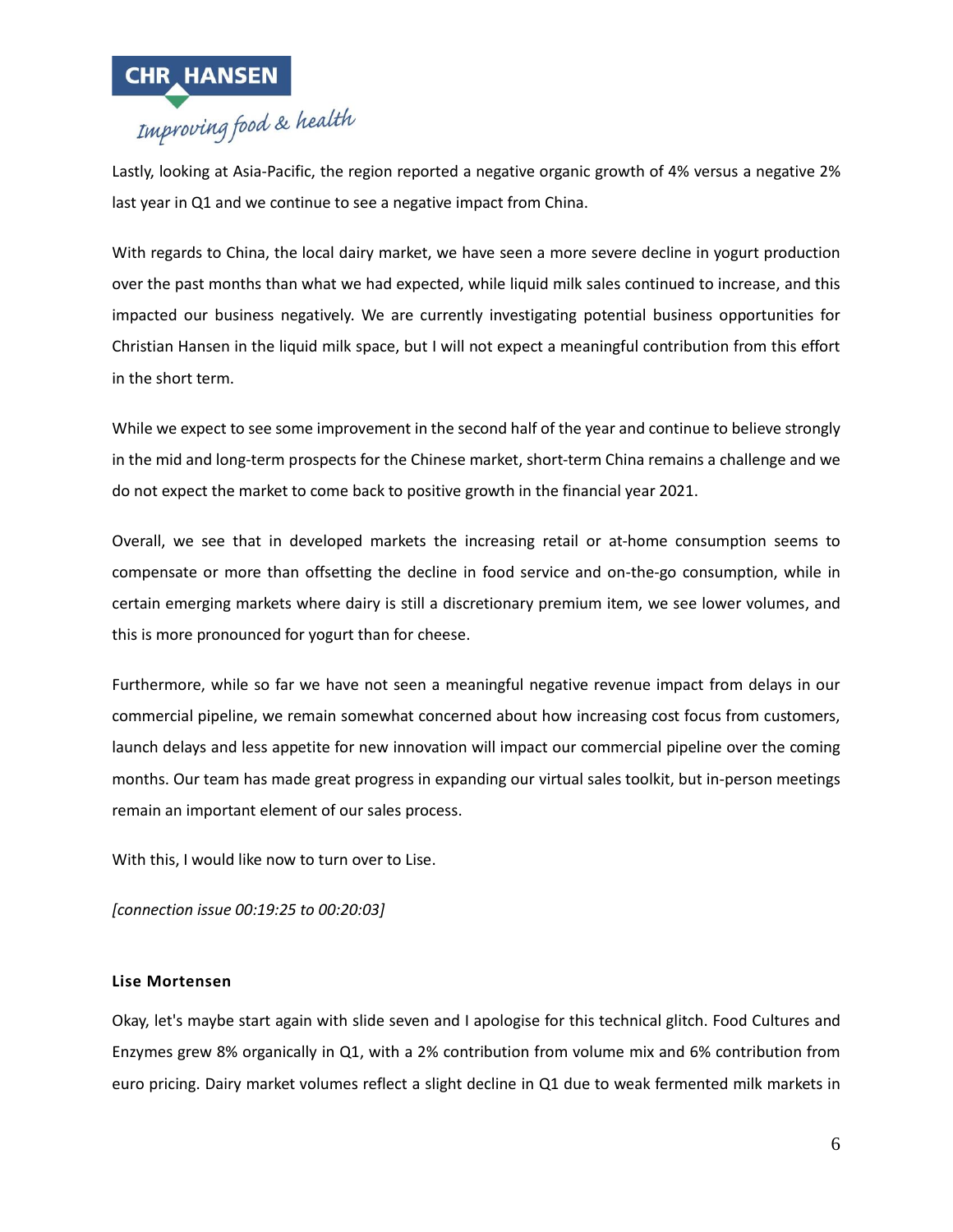

some of the emerging geographies as just alluded to by Mauricio, which means that even though 2% volume growth is below our midterm ambition, it is still outgrowing the underlying market.

If we look at the product segments, we've seen very strong growth in our Cheese and Dairy Enzymes business, while Fermented Milk sales were muted, and Probiotics and Wine declined. Regarding our lighthouses, we are pleased to see continued good traction in Fermented Plant Bases, mainly in the Dairy Alternative space. And Bioprotection on the other hand, had a soft [ph 00:23:09] start to the year with mid-single digit growth, but we expect this to accelerate throughout the year as we see our commercial pipeline ramping up with the new product launches, which should get us to double-digit growth for the year.

Looking at profitability, the EBIT margin for FC&E decreased to 30.7% compared to 32.1% last year, as efficiencies that we continued to realise in our production plants and COVID-19 related lower travel expenses were offset by favourable product mix, higher freight costs, increased depreciations and FX.

Please move to the next slide, slide eight. In Health and Nutrition, we've seen another strong quarter with 15% organic growth supported by all three businesses, though compared to an easy baseline of minus 4% organic growth last year.

In Human Health, our supplements business continued to grow very strongly, with variations across regions, partly offset by Probiotics for infants and young children that declined because of inventory adjustments and order timing, however leading to solid growth for Human Health overall. Animal Health surprised us positively with very strong growth driven by customer wins in Poultry and Swine, while momentum in Cattle business in North America, which accounts for about 40% of total revenues, was stable.

Plant Health delivered strong growth as we continued to see a good uptake of our bionematicides Quartzo in Latin America. HSO Health Care, UAS Labs and Jennewein, our three acquisitions, contributed €21 million of revenue in Q1. Looking at profitability, the decrease of the reported EBIT margin is clearly attributable to the acquisitions. If we look at the underlying business, then the margin was 22.1%, up 2.5 points supported by strong volume growth and lower travel activities, and partly offset by higher freight costs and FX. The acquisitions then contributed a €2 million loss to EBIT which led to an overall EBIT margin for the segment of 13.6%.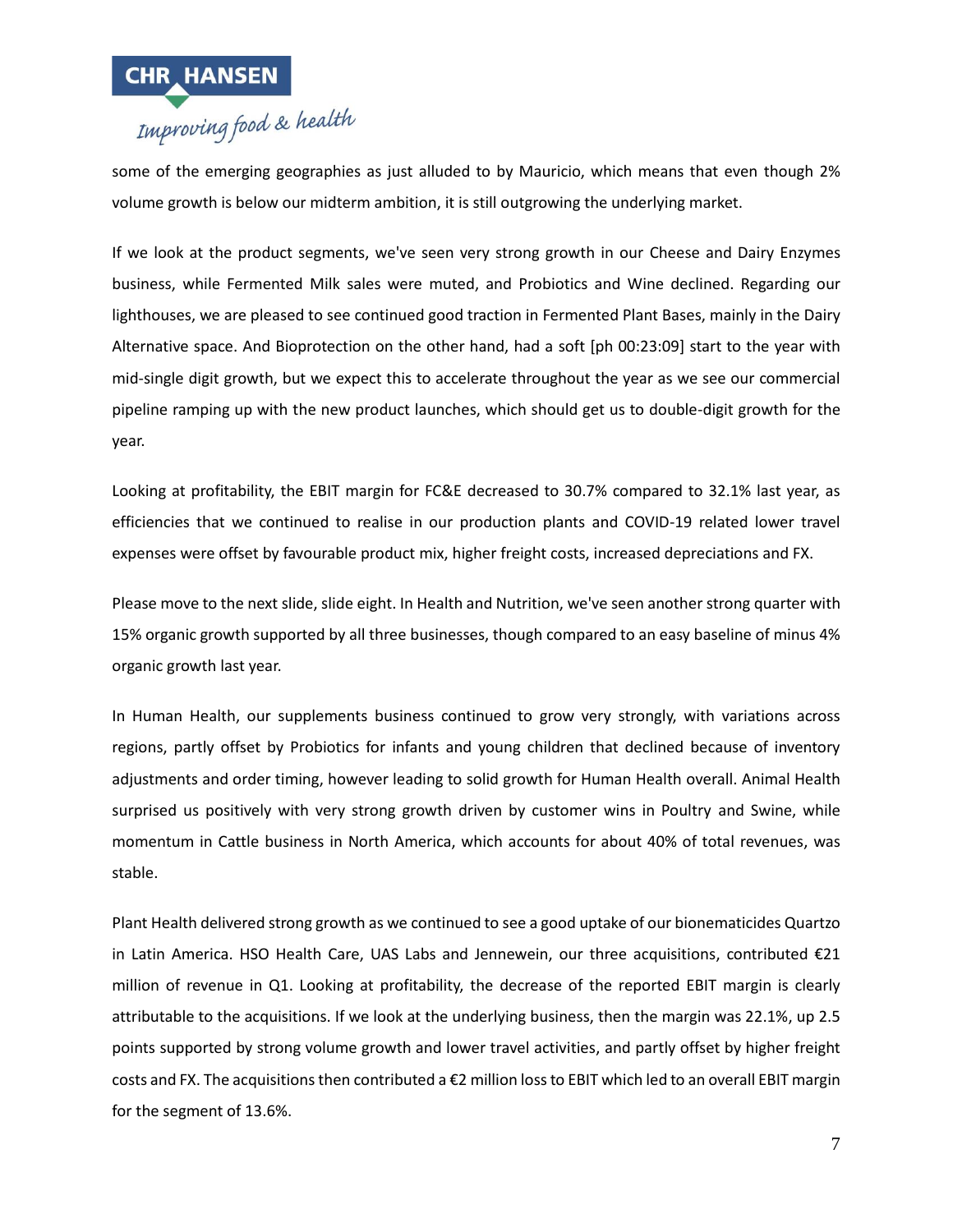

On slide nine, if we look at the top line performance of the Microbial business in total, we realised 10% organic growth with equal contributions from price and volume. Price was, as usual, driven by our euro prices mechanism and given the current FX rates, we expect to also see a meaningful contribution for the rest of the year.

Acquisitions contributed 9% and adjusting for negative currency effects, mainly because of the strengthening of euros versus the US dollars. This led to euro growth of 11% for the quarter. It is also worth flagging that in Q1, we had a relatively easier baseline which, as you can see on the right side here, will change as we go through the year.

Let's now look at profitability on the next page, page ten. If we look at the margin bridge on the left side, you can see that the underlying business developed favourably in the first quarter driven by Health and Nutrition. However, this is expected to turn negative over the course of the year as we ramp up investments in our 2025 strategy and return to more normal travel activity in the second half of the year. FX headwinds and the consolidation of the three acquisitions diluted the EBIT margin by one percentage point and 3.3 percentage points respectively.

The impact of the acquisitions and currency is also visible in the gross margin that decreased 4.4 points to 55.9%. For the underlying business, the net effect was slightly negative, as product mix and higher freight costs outweighed production efficiencies and scale effects. Operating expenses as a percentage of sales decreased to 30.6% from 31.2% last year, due to lower spending in various cost categories due to COVID-19. For a full view of EBITDA and EBIT growth reconciliation, I recommend you look at page 20 in the Q1 company announcement, which has a breakdown of the impacts from the portfolio changes.

Please move to the next slide, slide 11, for cash flow and leverage. Free cash flow before acquisitions and special items decreased compared to last year, mainly due to higher investments driven by the acquisition at the Kalundborg side for the HMO business. The CapEx-to-sales ratio excluding HMO was 12.1%. Operating cash flow increased as a negative development from working capital was more than offset by lower taxes paid and higher non-cash adjustments related to the acquisitions.

Leverage was 3.8 times EBITDA in line with the expectations and fully related to the acquisitions. As stated during the last conference call, it's our ambition to bring down leverage again by the end of the financial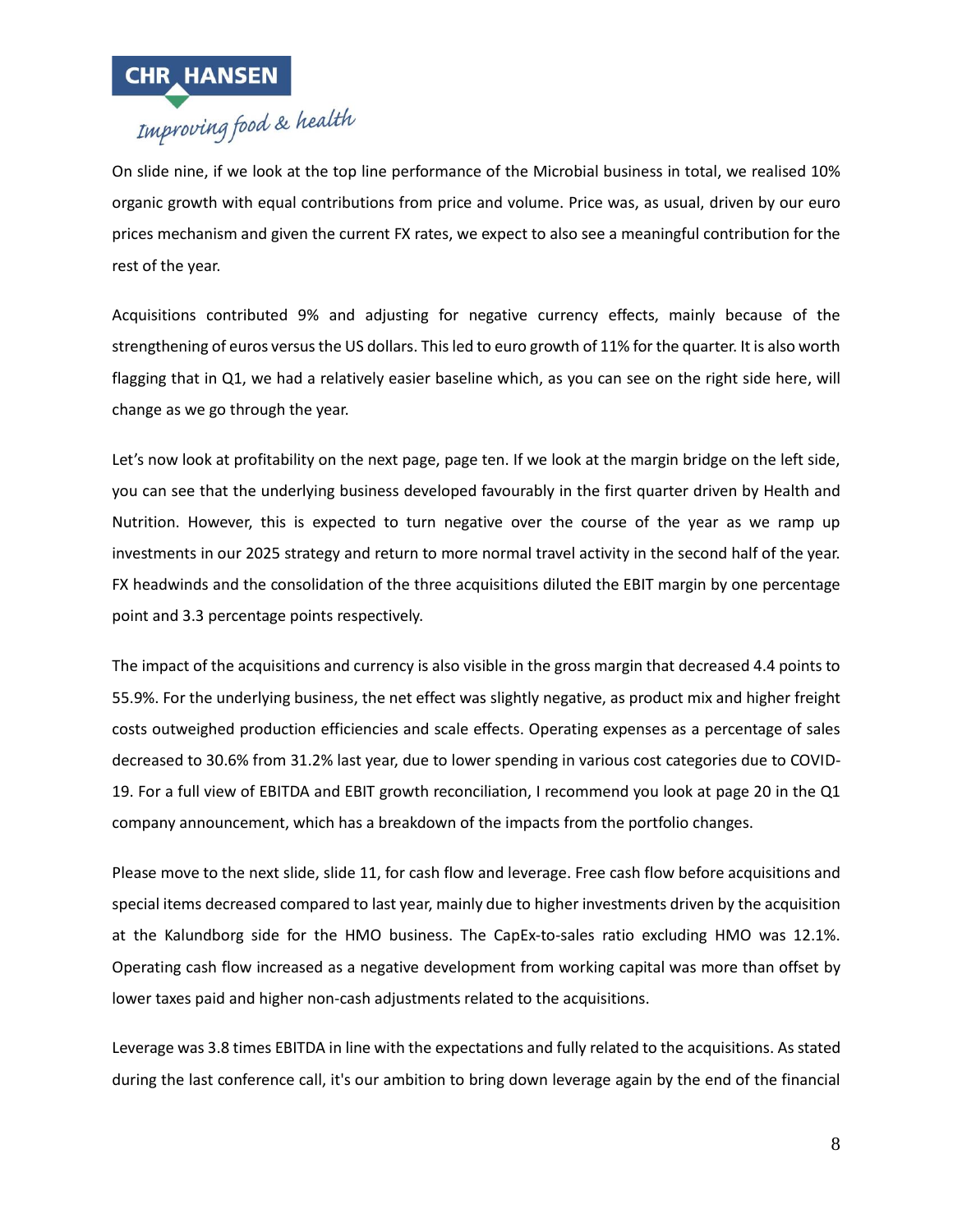

year 2021 to a level which is in line with an investment grade credit rating and the proceeds from the Natural Colours divestment will primarily be used for this.

With this, I would now like to move on to the guidance on the next slide, slide 12. We are very pleased with a strong start to the year but also remain cautious considering the developments of the global pandemic and tougher comparables for the rest of the year. Therefore, we keep our guidance for 2021 on the key parameters. We expect organic growth to be 5% to 8% with the highest contribution from Health and Nutrition. Both Health and Nutrition and Food Cultures and Enzymes are expected to outgrow their respective underlying markets.

Given recent currency movements, we also expect a positive contribution from euro pricing of more than 2% at a Group level. EBIT margin before special items is expected to be in the range of 27% to 28% and I'll do a short recap on the drivers on the next slide. Free cash flow before acquisitions, divestment, and special items, is expected to be €120 million to €160 million, with CapEx of around €150 million to €175 million. CapEx is lower than the previously mentioned €200 million due to the phasing of the investment for our new HMO production as already mentioned.

At the same time, operating cash flow is now expected to be lower than last fiscal, primarily because we expect the contributions from acquisitions will be lower. Further, we will see a realisation of certain working capital items and higher interest costs, while cash tax is estimated to be lower than the last fiscal year due to the acquisitions made.

Please turn to the next page, page 13, for a couple of additional comments on the EBIT margin guidance. Unlike last quarter, we are only showing the development of the continuing operations here on the left side, i.e., excluding Natural Colours, which is why the starting point is 33.7%, but the drivers are unchanged.

The EBIT margin of the underlying business will be below last year as the 19/20 number contains some positive one-offs, which we discussed at the annual report. And as I already mentioned, we intend to ramp up investments in 2025 strategy key initiatives and expect to return to more normal cost levels during the second half of 2021.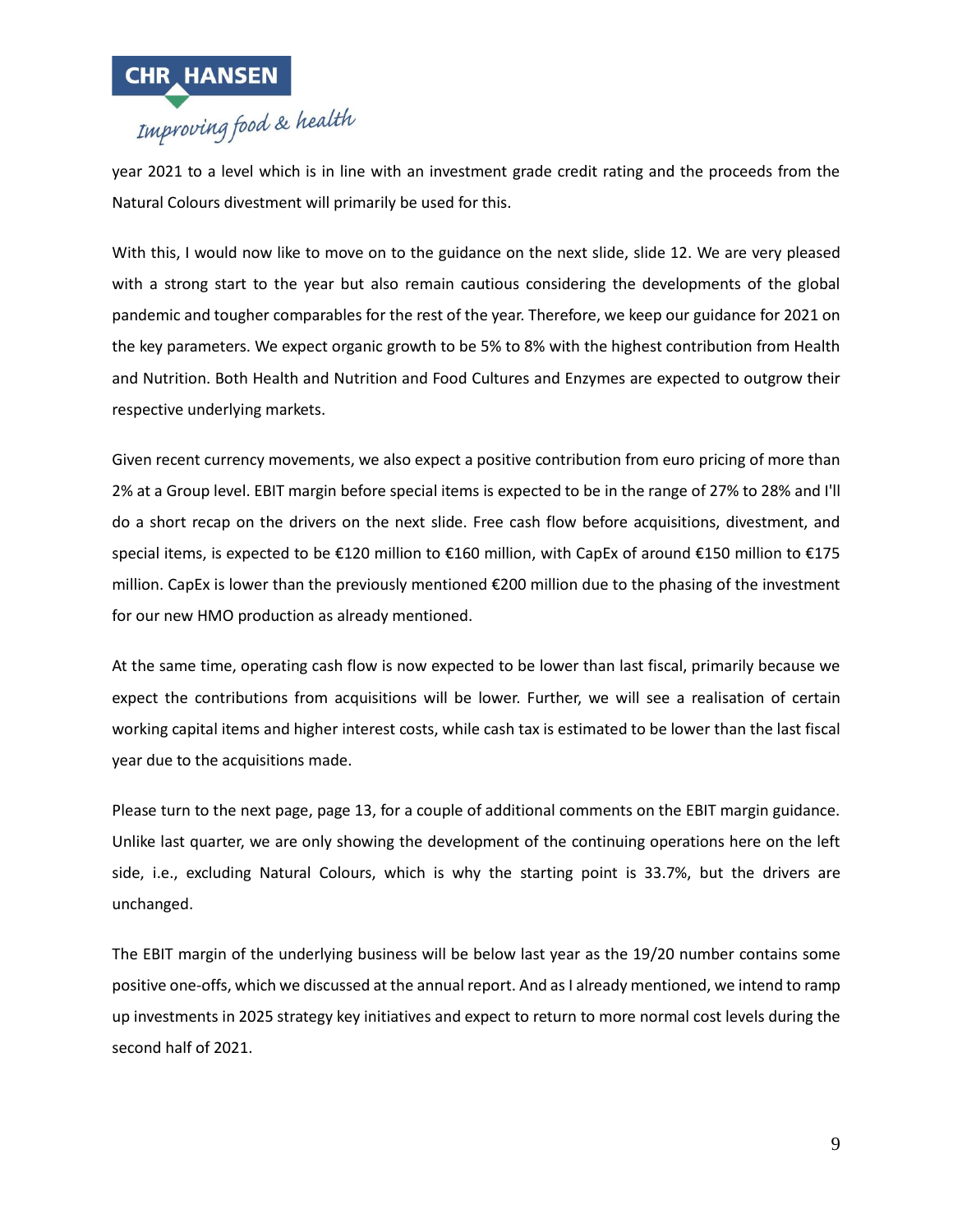

Currencies are expected to dilute the EBIT margin negatively by up to one percentage point and the acquisitions around 4.5 percentage points. Please note that our EBIT margin guidance does not adjust for PPA amortisation from the three acquisitions, but for those that look at EBIT and EBITDA, let me provide some additional data points.

As Mauricio already mentioned in the beginning, the EBITDA contribution from all three acquisitions is now expected to be around €10 million. D&A from the acquisitions is estimated to be around €30 million, of which €15 to €20 million are PPA amortisations.

As you can see in the amortization schedule on the right, which is preliminary and indicative as the PPAs from all three acquisitions are not final yet, the majority of intangibles will be amortised over the next 10 years. In terms of EBIT margin improvement over the coming years, we are aiming for EBIT margins for HSO Health Care and UAS Labs to gradually increase over the strategy period and reach around 30% by FY 2025, as we realise costs and revenue synergies from FY 22 onwards.

For Jennewein, we first need to establish the manufacturing facility in Denmark and gain critical mass. So, it will take more time for margins to reach around 30%. And thus, we see this to be realised beyond 2025, however with solid progress by FY 25.

Lastly, please note that in relation to the carve-out of Natural Colours and the acquisitions we estimate that there will be a total of €15 million to €20 million of special items for the continuing operations for the full year. So, you can model around €5 million of special items for Q2 and Q3, but please also understand that those are estimates that may change slightly.

And with this, I would like to hand back to Mauricio to wrap up.

#### **Mauricio Graber**

Thank you, Lise. Let me keep the wrap up on slide 14 short. Christian Hansen had a strong start to the year by all businesses and we see ourselves well on track to deliver our guidance for the financial year 2021. While short term, our EBIT is negatively impacted by the acquisitions as guided, and we have said that the financial year 2021 is a transition year, let me re-emphasise that we continue to see plenty of opportunities to drive efficiencies in our operations and expand margins over the strategy period.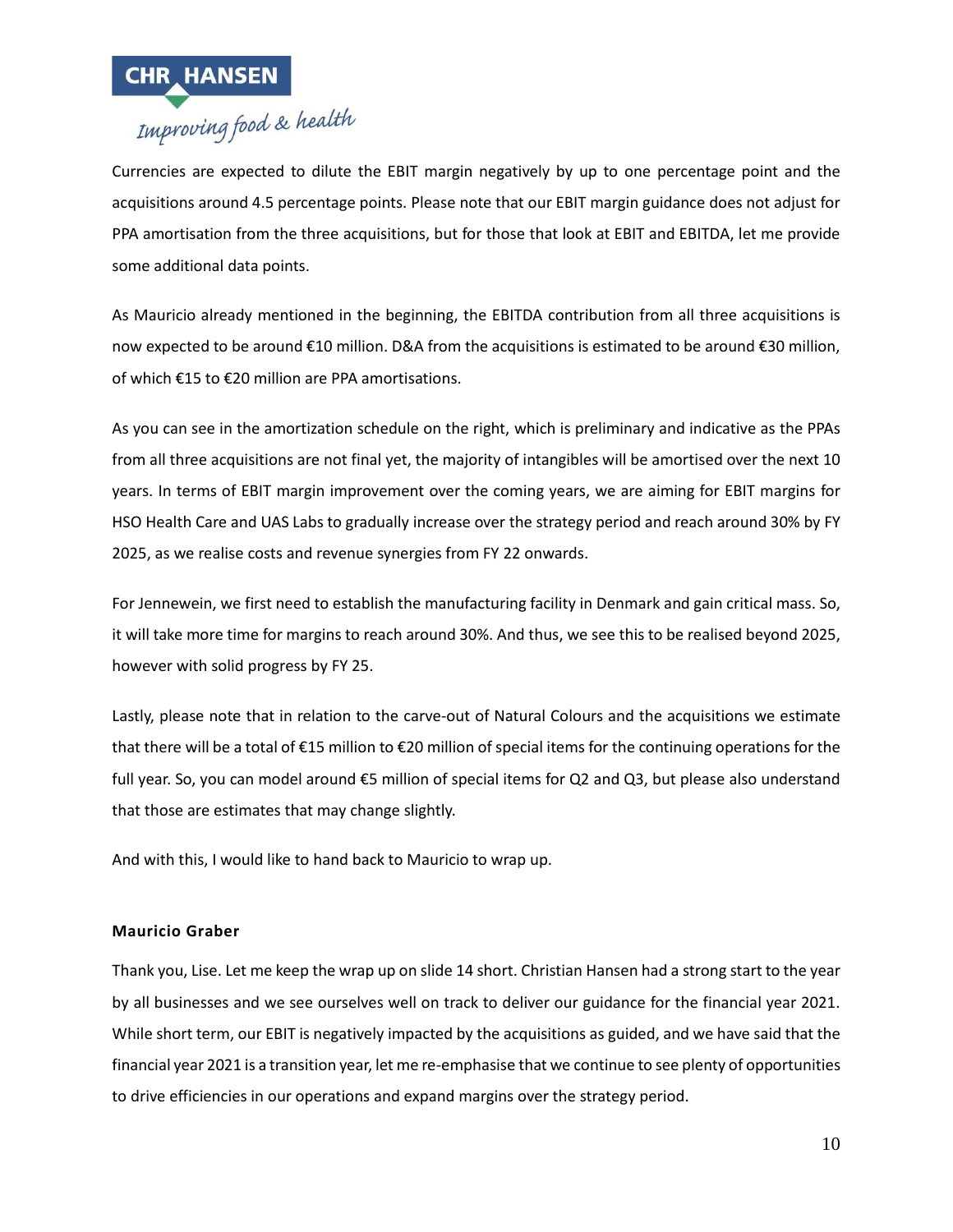

We are fully committed to delivering on our 2025 strategy of forming a differentiated bioscience company, with focus on our microbial and fermentation technology platforms, and the successful integration of the three acquisitions, as well as the carve-out of Natural Colours; our top priority for the coming months.

Despite higher than normal uncertainty because of the global pandemic, I've remained very excited about the many opportunities that lie ahead of us by applying microbial solutions to grow a better world naturally. And I am very proud of the entire Christian Hansen team and how they have been handling the challenges of the pandemic up to now.

Thank you for listening, and with this, let's open up for the question and answer session.

## **Q&A**

## **Operator**

Thank you. Ladies and gentlemen, if you do wish to ask a question, please press 01 on your telephone keypad now. If you wish to withdraw your question, you may do so by pressing 02 to cancel. So, that is 01 to register a question. Our first question comes from the line of Anette Lykke from Handelsbanken. Please go ahead. Your line is open.

## **Anette Lykke**

Thank you so much. My first question is within the Human Health and how you see second half of this year in respect to Europe, in particular Southern Europe, as you highlighted. Are there any risks that it will take some times for some consumers to get back to normal levels or is there a risk that they simply figure out they go well without the probiotics? So, how do you see the dynamics there? Also, on this HMO capacity, what is the surprise or what was new to you, and why do you have to delay the sales thing in that respect?

And then finally, I appreciate all the comments you made on China, but when do you see a normal production in China, as such, and is there a chance still that the ambience you could in favour compared to fresh dairy? Thank you so much. Oh, and sorry, welcome to Lise as well.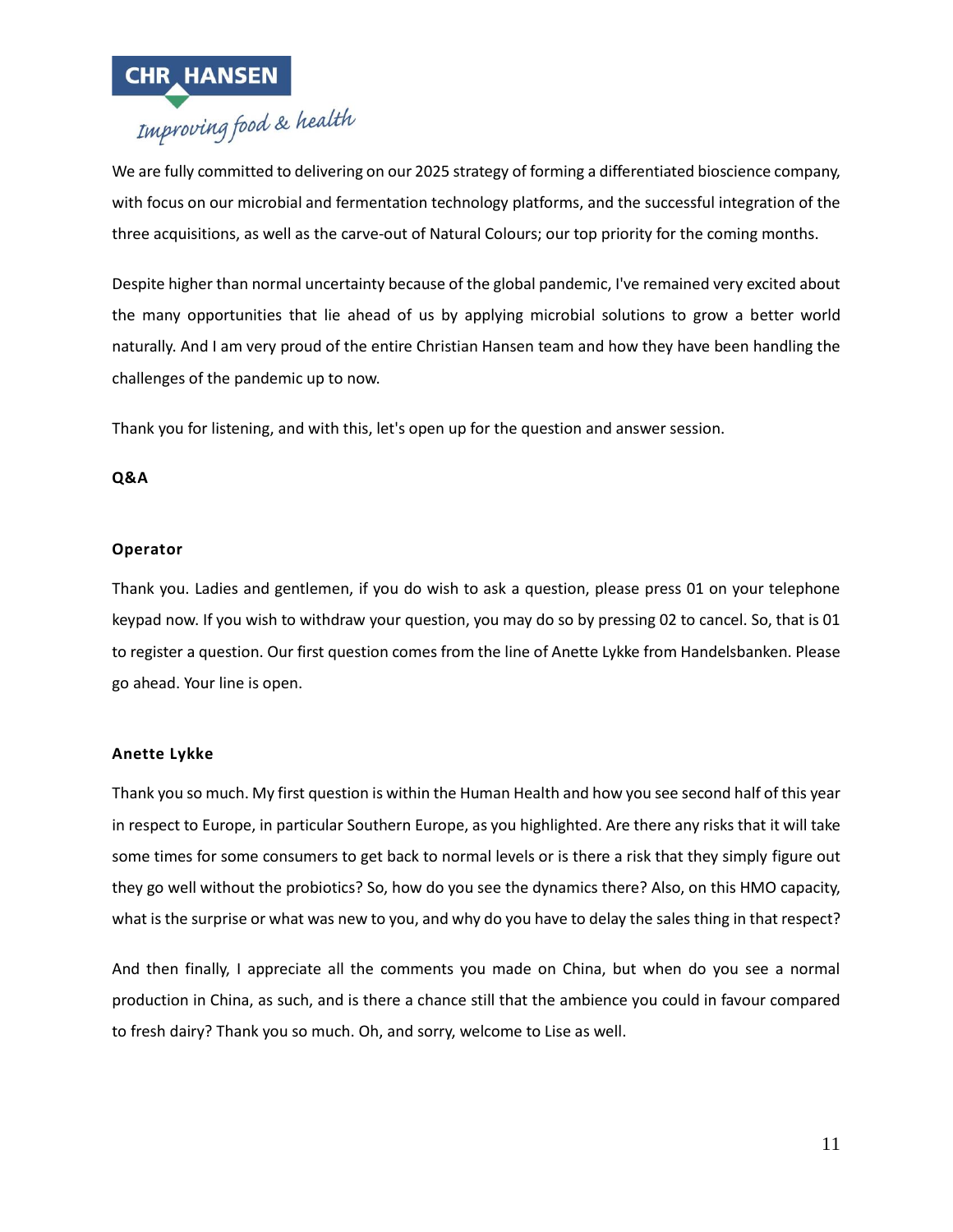

**Lise Mortensen**

Thank you.

#### **Mauricio Graber**

Thanks. Thank you for your questions. I think I'll take a stab at them one-by-one. So, first with Western Europe and probiotics, what we have seen overall, is that dietary supplements in the market that have a stronger online channels, and in this case, being North America and China, dietary supplements have performed very, very well and you see that in the strength of our results.

Now, particularly Western Europe, and as you said, some of the southern parts of Western Europe, you have a very traditional channel through the pharmacy, where in lockdowns consumers go less to the pharmacy. I do not think the outcome of that will be that people will do away with probiotics.

I think you will see several aspects. I think it puts a great opportunity for some of the customers to strengthen the online channels in Europe and I think also as the lockdowns, hopefully by spring, start relaxing, I think you will see a return to more normalisation in the pharmacy channel, which is very well established in the process of Western Europe.

So, overall, we continue to be very optimistic on probiotics. We see a lot of engagement. The number of clicks in our probiotic institute continued to grow a lot. So, the science behind some of our probiotics, and the breadth and depth of the portfolio that we have, I think is something that provides a great opportunity for growth, innovation, and margin expansion in the future.

On HMO, as I tried to mention in HMO, you have both a market demand challenge, which is some of the country registrations, and some of the customer launches are being slightly delayed, but I can tell you very clearly that in all the conversations with the global and regional infant formula customers, HMO is among the top priority of the future product compositions. So, you will see very strong launches of these products and the timing of that will vary by some of the markets.

Now, the capacity constraint that we have, remember that we had always mentioned that we acquired in Jennewein an organisation that has very strong IP, probably the leading IP in the field, a team that I'm extremely proud on their science, their conviction, the experience that they have in the HMO market, but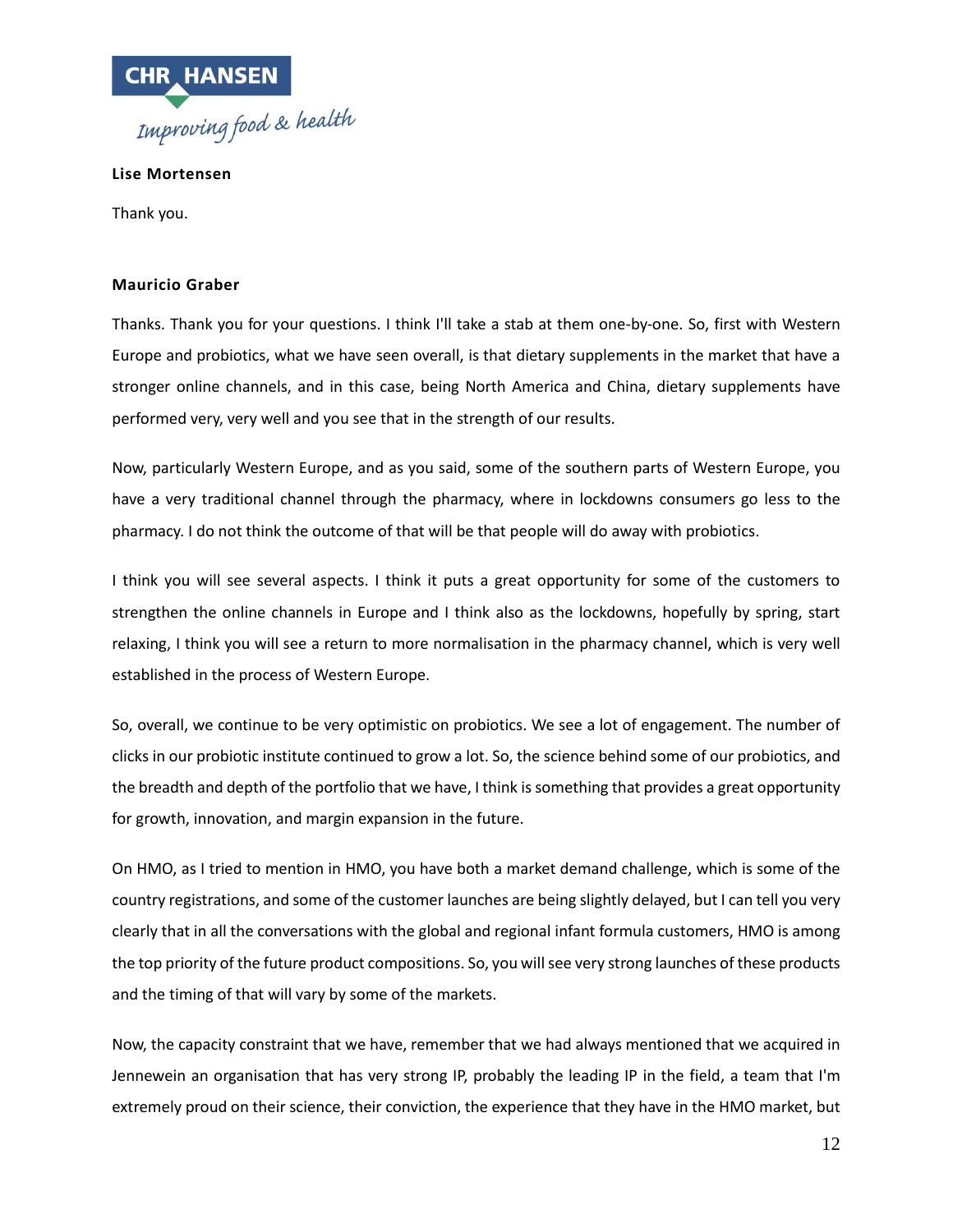

it was a very, let's say, early start-up from an infrastructure point of view. Part of the process is outsourced, and then the downstream is in-sourced in Germany but with a very small capacity.

So, in order for us to address the short-term capacity constraints, we will have to work with productivity on our partner – on the outsourced side. We will need to invest slightly in our downstream capacity, and we expect that we will do most of that within the next few months. But by the time that capacity is debottlenecked, some of that revenue will shift to the fiscal year 2022.

I don't want to minimise the impact of that in any way, but the way I view it is a short term negative for a longer term positive, because obviously that will result in a larger acceleration of our revenue growth and organic growth in 2022. Now, in order to drive the full profitability of the HMO segment, we need to insource and build our facility in Kalundborg, and that will be sort of a state-of-the-art scalability factory with the right growth. I just wanted to give a comprehensive HMO answer given all the questions that have been received on this [ph 00:41:20].

Lastly, moving to – and I cannot really contain my excitement and enthusiasm about the HMO field. I think we have a very strong IP. I think it will be a high growth, high margin innovation business.

China, you all have the same information about China that I have, so not sure how much more depth I can provide you. In China there was – during the COVID – when COVID hit, a year ago now, it was not a lockdown, it was a close down, meaning the largest dairy companies closed.

As they reopen, what we have seen is they have enough supply of milk and enough demand of liquid milk to basically run their facilities. And that has resulted in them putting out less volume of fermented product. And that has lasted for longer and you read the same reports that we read, which is the performance of the large dairies in China is good and it is good because of the performance of liquid milk.

The fundamentals that fermented products, basically yogurt, is an excellent way to store milk and to add premium value-added products to consumers still remain. So, I do not believe that anything has changed in the Chinese consumers' interest in both chilled and ambient fermented products. But I think it will take time for that volume, promotion and offering to the consumers to normalise. And that's why we are saying that while we expect a better second half of the year, I think 2021 will be overall a very challenging year for the fermented business in China.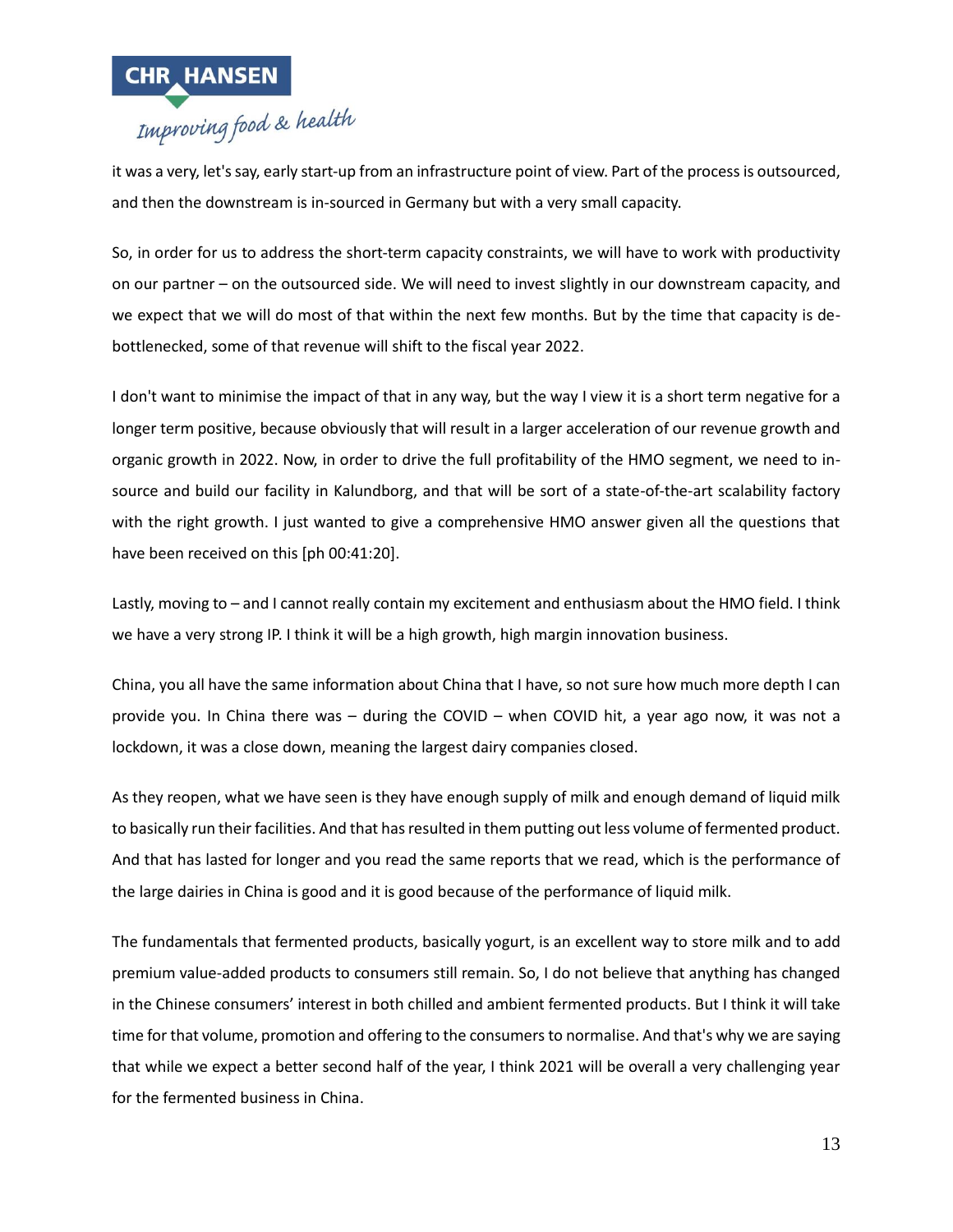

And just to provide, and to close on that, if you look at our overall business in China, our Animal Health is doing fantastically well with the new growing swine category in China. Our dietary supplement is performing strongly, and we expect also a strong second half of the year with our Infant Formula business in China.

#### **Anette Lykke**

Okay, thank you very much.

#### **Operator**

Our next question comes from the line of Soeren Samsoe from SEB. Please go ahead. Your line is open.

#### **Soeren Samsoe**

Yes, hi, it's Soeren Samsoe from SEB. First, a warm welcome to Lise from my side and then a few questions. First on Food Cultures and Enzymes, the 8% organic growth seems a bit stronger than what you have indicated for this division for the full year. Do we agree on that? And also, what has sort of surprised you positively? What is driving stronger growth from the start of the year and will that continue?

Secondly, on Jennewein, when you made the acquisition, you guided €50 million revenues in 2021 and now you talk about implicitly €15 million, so that's 70% down on your original expectations for revenue this year. That's a big number. You simply have to explain this a bit better; how you can go wrong in this way, what has really gone wrong?

And also, what likelihood do we put that you actually get €50 million or more in revenues in 2022 then? I think that that's really important. And also, if you could tell us when exactly did you become aware of this issue with Jennewein? Yes, that's my questions.

#### **Mauricio Graber**

Excellent, Soeren. Happy to take those. Basically, Food Cultures and Enzymes, I think the growth was indeed stronger than we expected. I view the 2% volume growth as a positive signal. Meaning, I know achieving 10% – reading the comments this morning may seem as something that was expected. I believe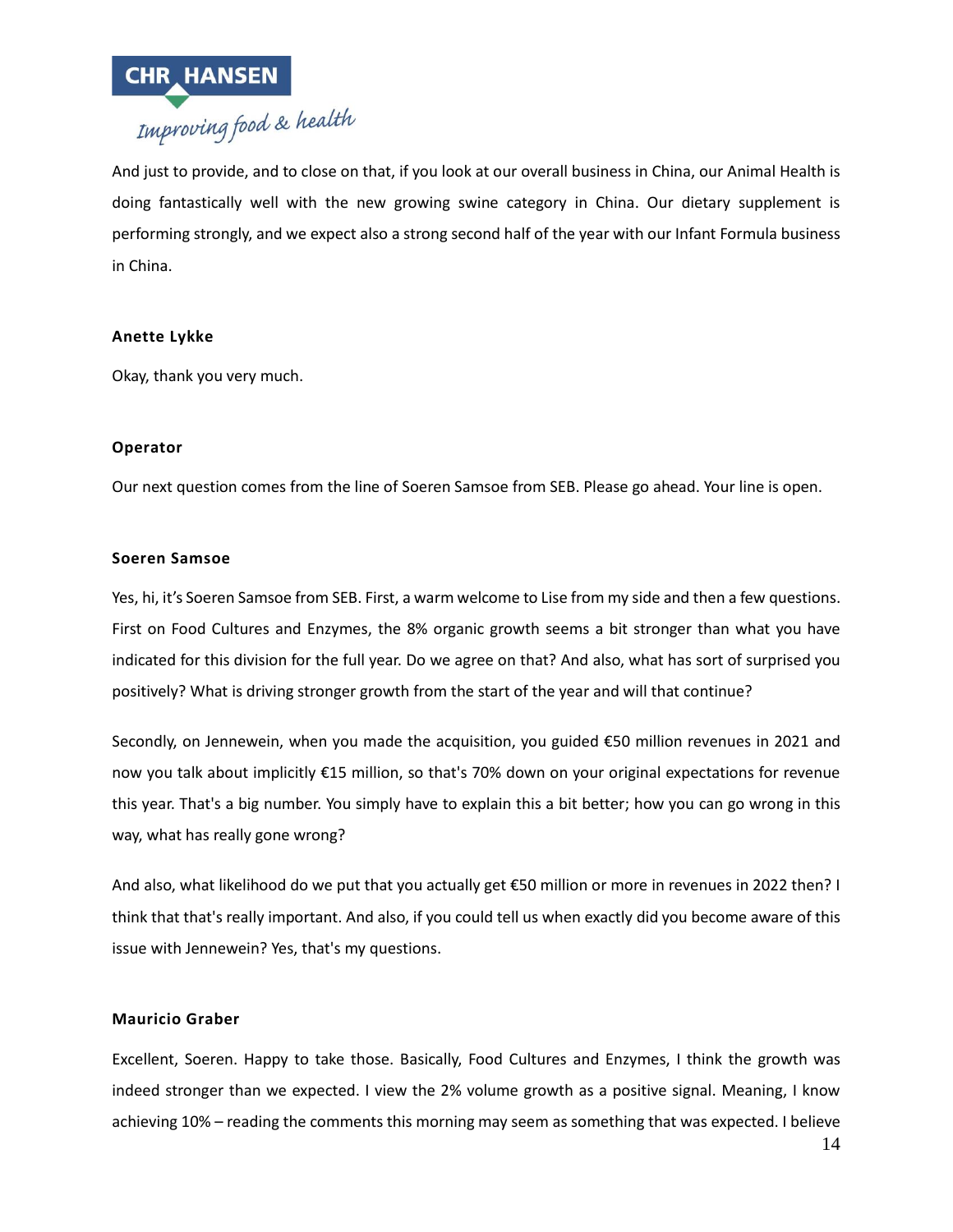

that being able to achieve 10% growth in Q1, given the current market conditions of lockdowns, et cetera, is very, very strong.

Obviously, 15% in Health and Nutrition, but the 8% in Food Cultures and Enzymes, here are the strengths. I think North America performed very strongly. And I think it talks a little bit about the resilience and the growth opportunities in the cheese, the probiotics, and the fresh dairy we market in North America. China was definitely – continues to be a very challenging market. But Europe also was strong, probably partly driven by in-home consumption versus food service.

And I think the team's ability to execute on launching new products, working digitally with customers, was what enables us to deliver this growth, so I'm extremely proud of the team. And I hope that gives you a little bit of perspective, meaning we have to help customers innovate virtually, and there's no way you can achieve an 8% growth without new products, new launches and new wins with customers that continue to take place even with less physical visits.

Now, moving on to the HMO, I know it's a large change on the estimate for this year, but take into consideration the timing of the financial year that really ends in August. So, it puts a lot of pressure on our business that we are just starting to own and understand. That was handed over to us from, let's say, a family owned business. And once we took over the business and we looked at the true yields and productivity that you can get from the side versus projections on how they are going to scale up – so it's not something, Soeren, that one day you go into the plant and you learn, 'Oh, it is going to be 20 instead of 50.'

It's a sequential analysis of questions and tests and trials, until we really – very late December, early January – get the confirmation of what we believe, based on our knowledge and understanding, is the true output that we can get from that facility. And I will tell you, I'm proud of our Christian Hansen team that worked all through the break between Christmas and New Year to continue to drive the debottlenecking of this facility and the solutions that we can have to continue to build volume for the HMO business. As far as the competence – yes?

#### **Soeren Samsoe**

No, go ahead.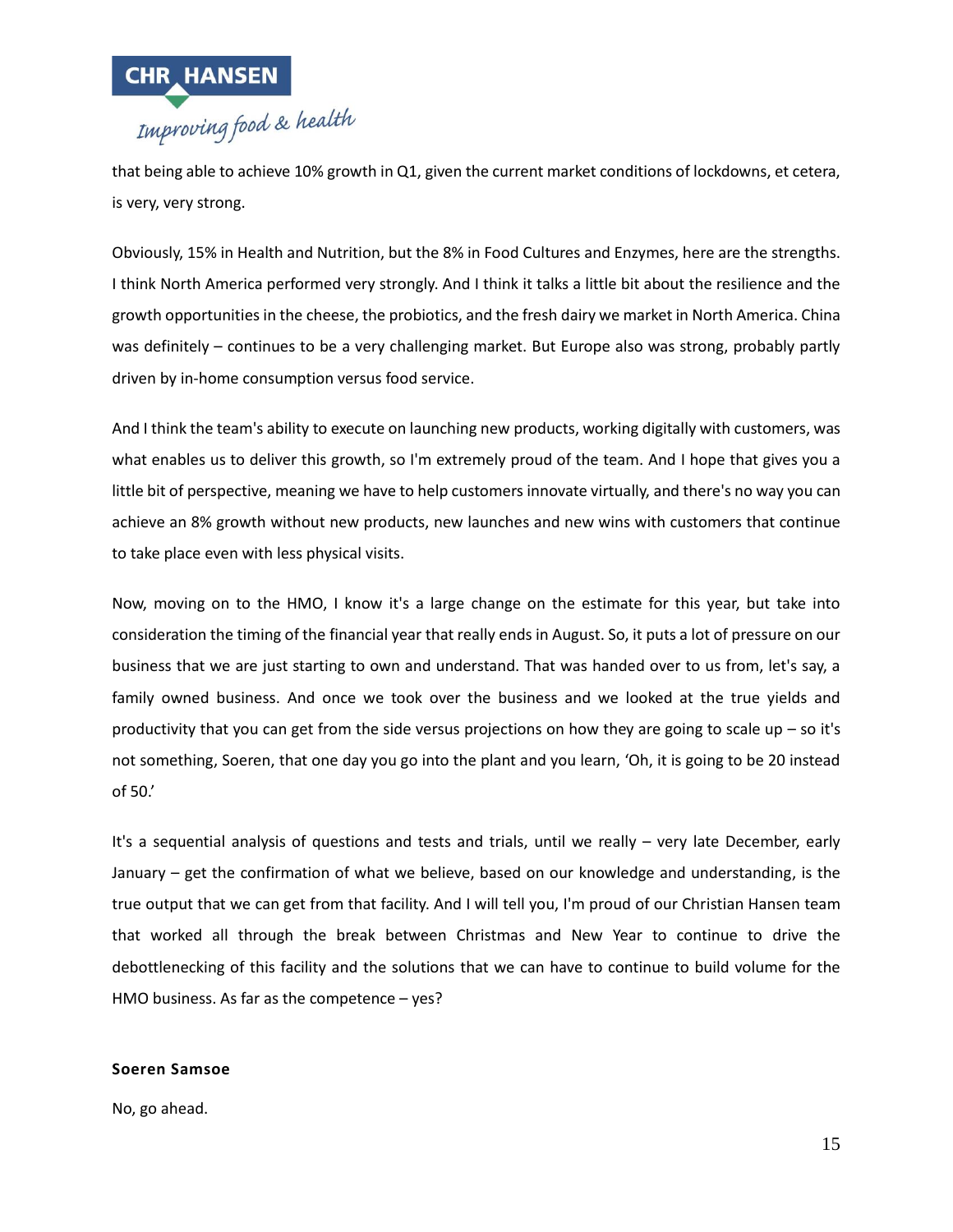

#### **Mauricio Graber**

Go ahead. You asked the question about fiscal year 2022. So, the volume of HMO will be driven by the dosage and the volume launches in the future. One of the strengths of Jennewein is that they have developed the five HMOs and are able to sell those five HMOs. What you'll find today in the market is mainly one or two HMOs. So, the scale of the five HMOs will be an important contribution into our future revenue.

#### **Soeren Samsoe**

But I was just wondering, how you can come up with an estimate of €50 million to start with that then becomes €15 million or €20 million. Shouldn't it have been the other way around. So, if you didn't really have an overview when you're bought it, then you started out low and then you found out later what's the real output from this facility. That's just really puzzling, I think.

#### **Mauricio Graber**

I think any acquisition, Soeren, we base our assessment also on the acquisition perspectives and prospectus and documentations that we based our initial analysis from.

#### **Lise Mortensen**

Maybe I want to mention here that the decline in the revenue from the acquired businesses is also impacted by FX. It's not all attributable to the capacity constraints of Jennewein.

#### **Soeren Samsoe**

Okay, then it would be nice if you supply those numbers to us. You don't have to now, but at least afterwards.

Then finally a question on dietary supplements, it looks like Spain has decided to actually start using [? 00:51:09] on probiotics, sort of bypassing the EFSA rules that came out many years ago and Italy has done the same. What do you think this could mean for the European markets as such? Do you think more countries will follow and what would that mean to your European dietary supplements business?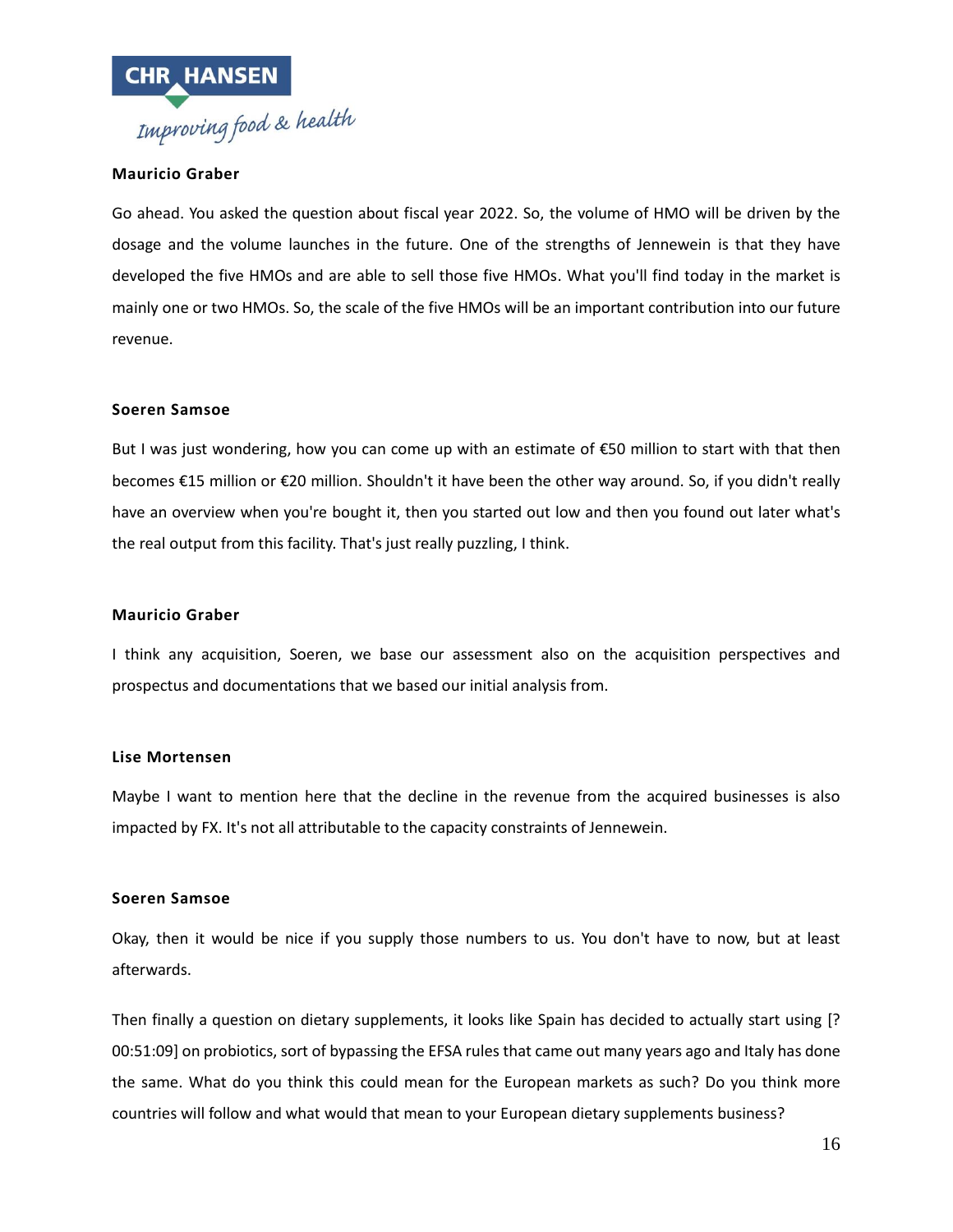

#### **Mauricio Graber**

Yes, I think it talks about some of the markets exactly having the frustration on the overall EFSA European ruling. I think Soeren, it's too early to say, but obviously being able to use the word probiotics, being able to talk about the benefits of probiotics, we view that as a positive. I think overall, the healthier solution would be to have an aligned European policy regarding that, and we continue to work hard on science and advocacy to –

*[connection issue 00:52:00]*

#### **Mauricio Graber**

Thank you. Apologies for that, again. It looks like the line dropped. So, I think it's positive, Soeren, that some countries will have a more open legislation towards dietary supplements. And we continue to believe that probiotics have an important role to play in immunity and preventive health in the whole gut health going forward. So, it's a net positive for the business.

#### **Soeren Samsoe**

Okay, thank you.

#### **Operator**

Our next question comes from the line of Lars Topholm from Carnegie. Please go ahead. Your line is open.

#### **Lars Topholm**

Yes, just a couple of questions on my side. You answered a lot of it when you answered Soeren before, but on Jennewein and currencies representing the deviation in your outlook for acquired companies, does that imply that the expectations to HSO Health Care and UAS Labs is completely unchanged?

And maybe in terms of harvesting synergies in these two if you can elaborate a little bit of the plan. I understand the scope for in-sourcing production in HSO Health Care, also for ramping up capacity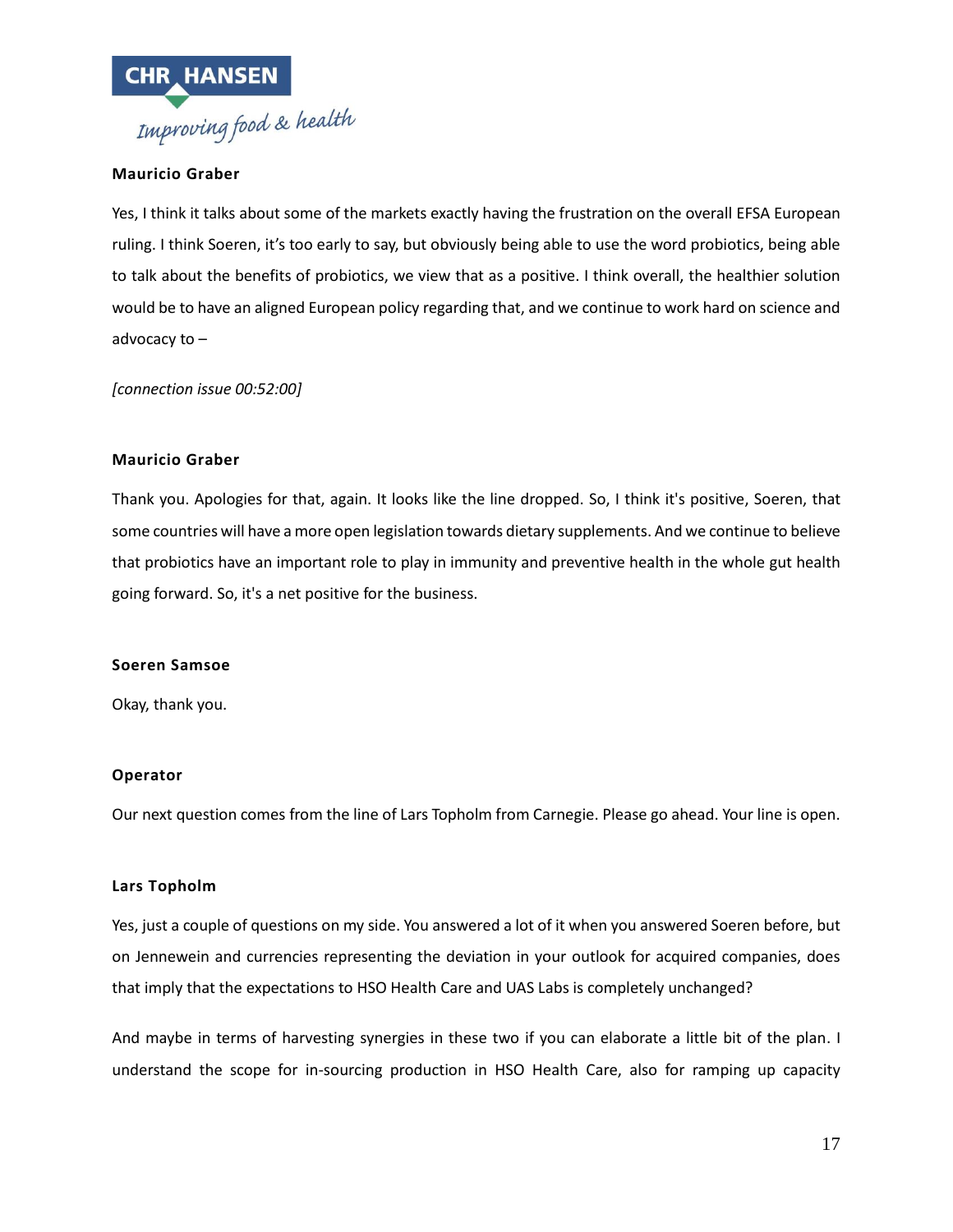

utilisation in the new UAS Labs. So, I just wonder how you see the pace of harvesting the various synergies here?

And then I have a question on Food Cultures and Enzymes because you point out mix is hurt by the fact you grow strongest in Cheese and Enzymes and you contract in China. How much do these two parameters need to change before we will see positive margin momentum in Food Cultures and Enzymes? Maybe it's difficult to answer because there are more moving parts, but some thoughts on the margin erosion you're seeing there and what is required in order to bring that to an end.

And welcome, Lise, but we have met already. Thanks.

#### **Lise Mortensen**

Yes, thank you, Lars.

#### **Mauricio Graber**

Thank you, Lars. So, let me take HMO and Jennewein first. Basically, I think your point is right. In order to drive the margin entitlement that we see for these business – and by the way our analysis sort of validates that this will have a margin entitlement similar to our business of around 30% – we will need to in-source the manufacturing and have the Kalundborg site running.

In the meantime, obviously, by the time we are able to debottleneck and ramp up volumes, the business will have continued improving profitability versus what it is today with low volumes and the short-term challenges that we have faced. On the probiotic acquisition, Lars, if you carefully read through the text, basically what I'm saying is, we're saying our probiotic acquisitions are on plan.

Remember that UAS Labs is a large acquisition. It is the largest acquisition we have made. It is running on plan or ahead of plan both from a revenue and integration point of view, but it has a large FX negative component because all the revenue is mostly US dollar based.

HSO from a go-to-market and organisation is fully integrated. The only thing that's pending with HSO is the in-sourcing of the strains [ph 00:56:53] that we bought. But you can see in our report that the combined portfolio in women's [ph 00:57:00] health is proving to be a high growth platform, as we've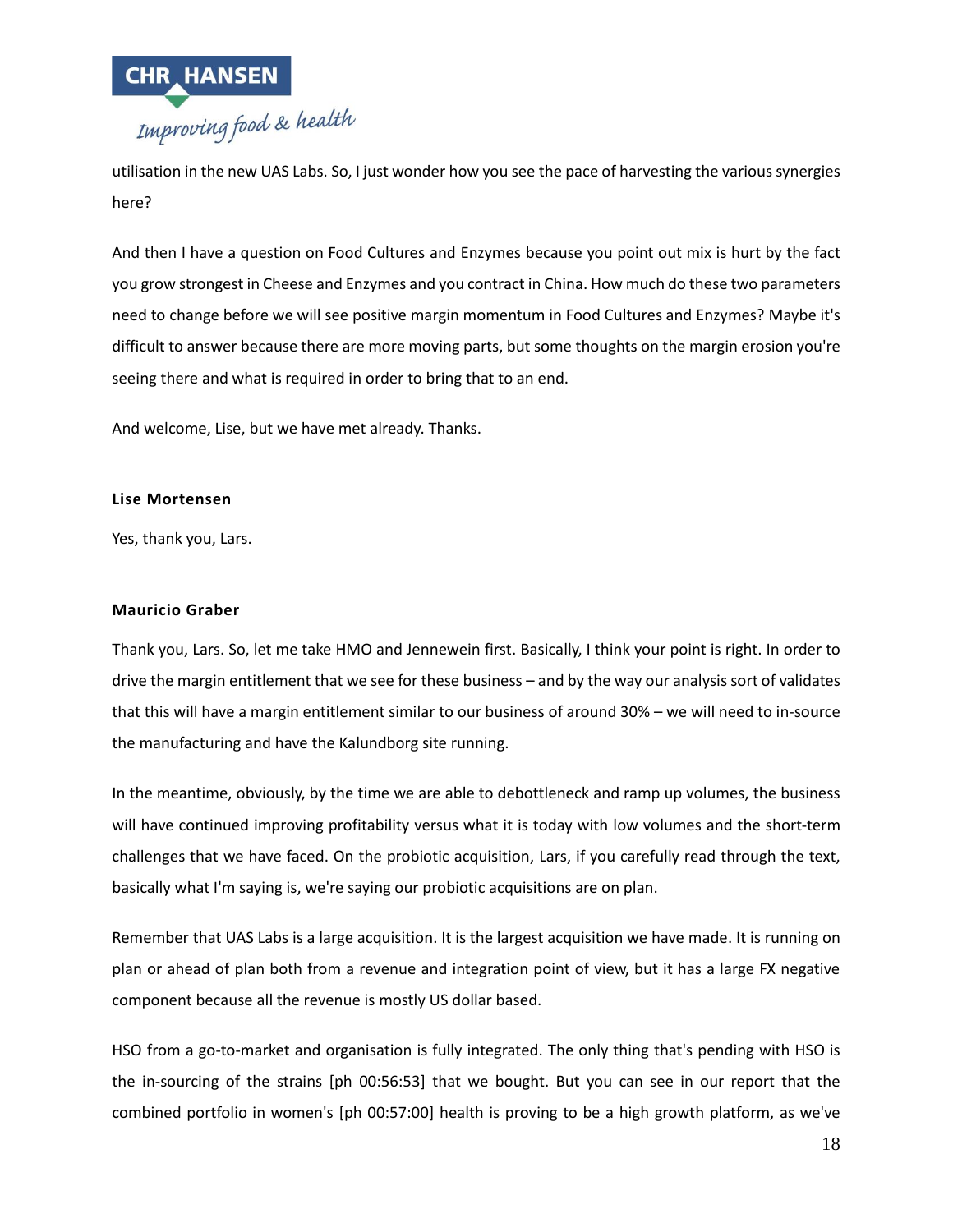

# **CHR HANSEN**<br>Improving food & health

reported. So, let me unbundle the problem on the acquisitions as it has been discussed, which is probiotic acquisitions, UAS Labs, HSO, on plan, running well, fully integrated into the Human Health organisation with good tracking, just the FX impact. HMO is a strong validation on our business case for the acquisition with short-term challenges on the fiscal year '21, due to the production capacity constraints.

On FC&E and the question about mix. Lars, if I make the complex simple, I would say the largest mix difference is really between enzymes and cultures. I think when you look at cultures for cheese, cultures for dairy, it is relatively within the same range. And I would not overplay significantly the Chinese premium. You have to take into consideration that China has now become the largest dairy market in the world with very large Chinese customers that have global parameters – negotiating parameters similar to the large global international dairy companies.

So, my concern with China is about the underlying Fermented market, our volume and innovation with customers, and that's the largest opportunity that we see in China, and where we need to focus our efforts together with the customers to bring that back.

If there's any part of the answer that you want me to elaborate a little bit more, please let me know.

#### **Lars Topholm**

Yes, maybe a little bit, Mauricio, because last time you and I met we briefly discussed China and I had my concerns, and you mentioned that based on the insight you had into which projects you were working with customers on, you were, I think, at least less pessimistic than I were and now we seem more aligned. So, I wonder what factual observations you have made in the past one and a half months that have made you change? Is it underlying sales data or is it the pipeline you have that has become thinner or have projects been delayed, or what has made you change your mind?

#### **Mauricio Graber**

But Lars, want to bring forth that my confidence in the long term growth and relevance of the Chinese dairy market is there. I think we will see continued opportunities for fermented product innovation. As I mentioned in the call, we're exploring some new opportunities in milk and you still have the cheese market to emerge. And you have the SMEs. Those are the growth avenues for China.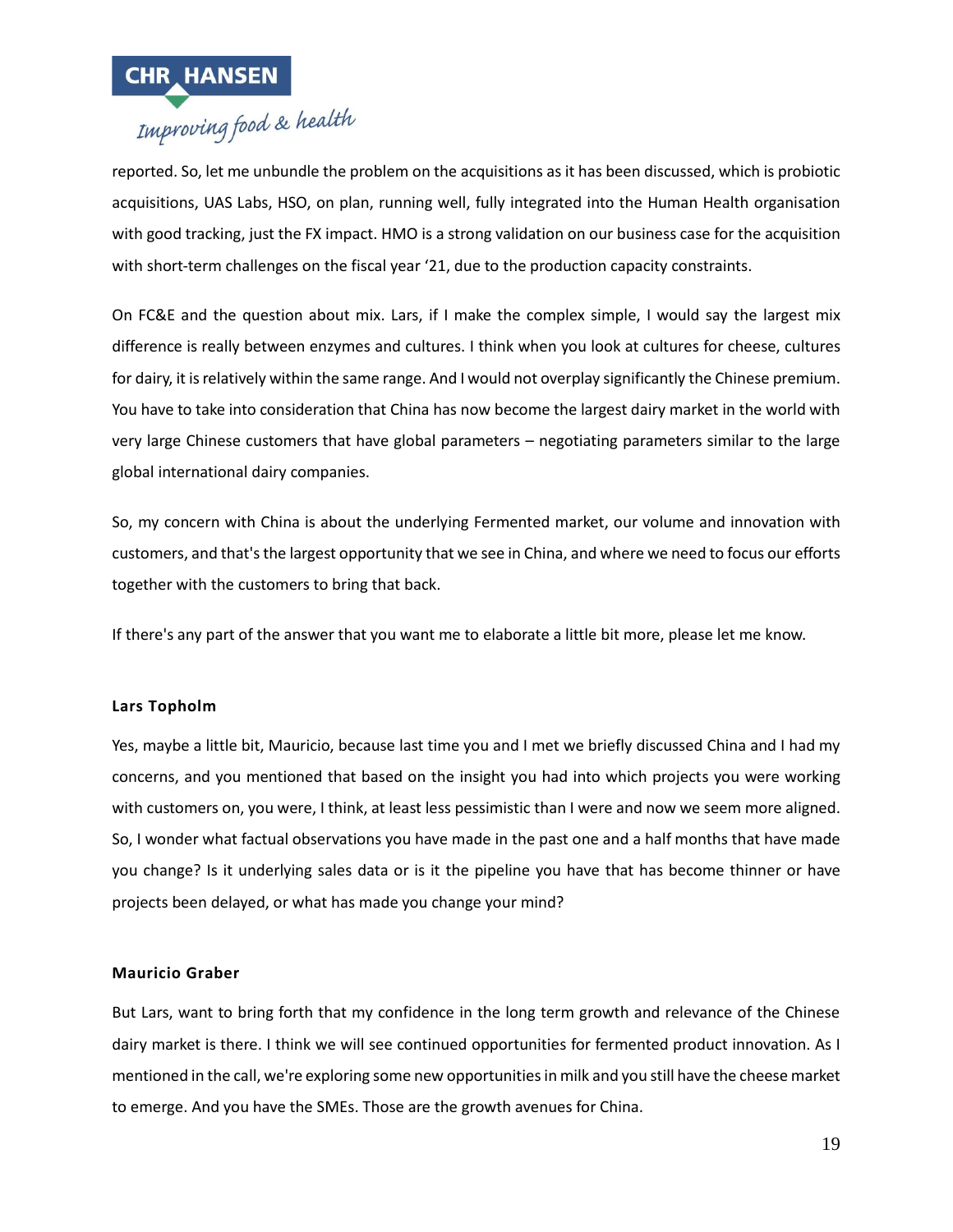

Short term, my disappointment and the only thing that has changed since we last met is that we continue to see the strength of liquid milk and the customers not yet committing more capacity to put out fermented products. That's probably the only thing that has really changed since we last met and it's very much aligned with the reports that you have as well.

When will that change? I will tell you even with the very senior contacts and connections that we have with the Chinese customers, I cannot give you an answer. What I can tell you is that the pipeline remains very strong. The progress on the projects and the frequency of digital contacts that we have with the customers remains very strong. So, I have not seen anything on the appetite for cheese or ambient projects that has decelerated in our workings with the Chinese customers.

## **Lars Topholm**

That's very clear Mauricio. Thank you very much for answering my questions.

#### **Mauricio Graber**

Thank you, Lars.

## **Operator**

Our next question comes from the line of Heidi Vesterinen from Exane BNP Paribas. Please go ahead. Your line is open.

#### **Heidi Vesterinen**

Good morning. So, a few on China then. So, as alluded to in the earlier question, you do sound increasingly cautious on China dairy. How do you know that you aren't seeing competitive pressures? And what is the opportunity that you talked about in liquid milk?

And then also on Infant Nutrition, so you said in the statement that it declined given lower demand from physical stores. Do you think the overall market was down or are your customers biased towards physical stores rather than e-commerce? I'm a bit confused because I thought the local players were doing okay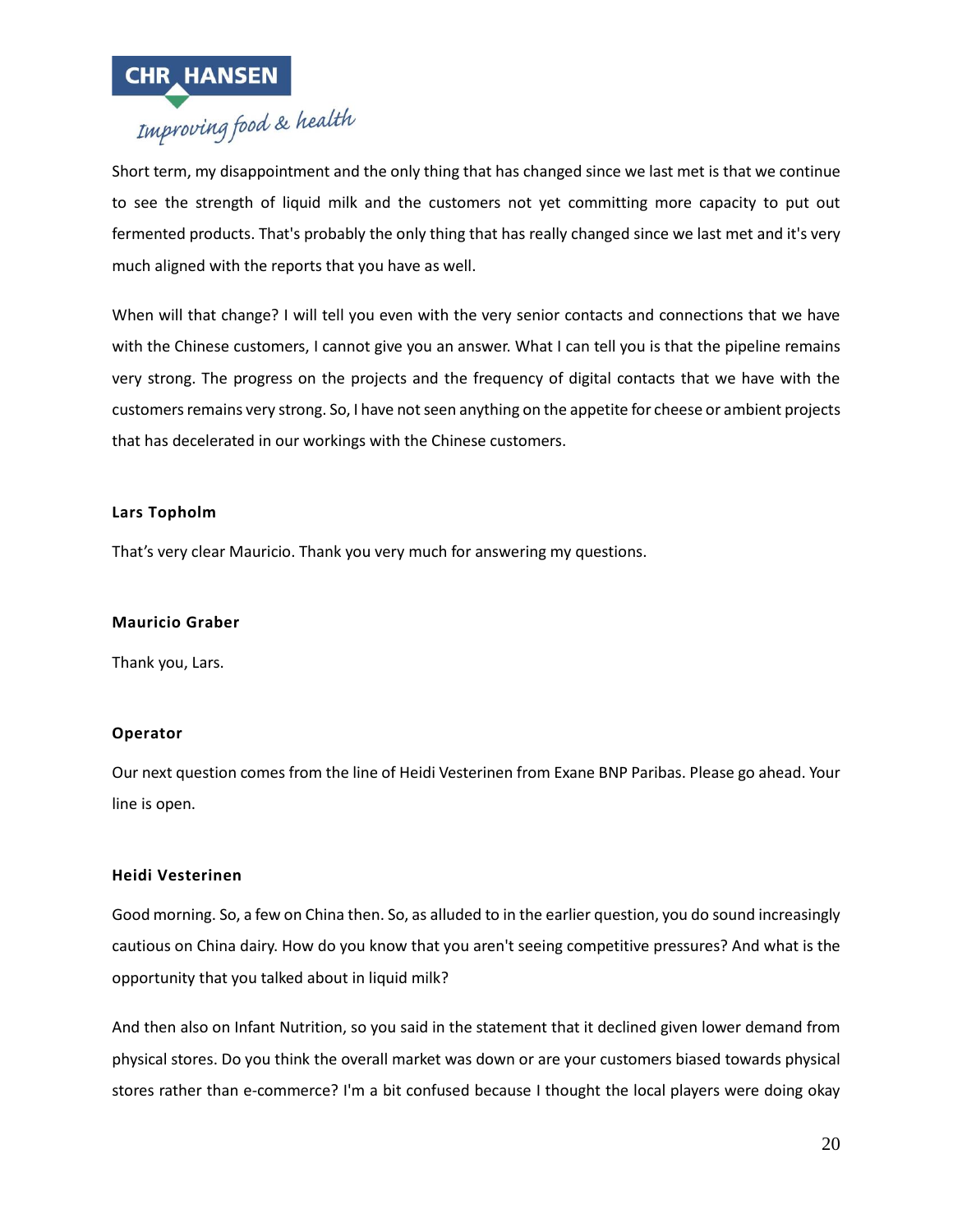

and that you would be selling to all players in all channels. So, some clarification there would be nice, thank you.

#### **Mauricio Graber**

Sure, Heidi. On China, I want to reinforce the only concern that I've outlined on China is how the financial year 2021 will shape up and when the market will sort of come back. But I am in no way sounding less optimistic about the long-term journey and trajectory of the dairy market in China. But the fact that we are now in January, and we are still seeing a larger output of liquid milk versus fermented is longer than we would have expected.

Now, as far as our competition, Heidi, and even though we have discussed that several times, I think the competitive landscape in China remains unchanged. We continue to compete with the same large global customers that we compete and that is the competitive framework that we have seen. And actually, we have done a deep dive following all the comments around that on the Chinese market to make sure that we have no blind spots around how the Chinese competitive landscape is developing. I don't know, Martin or Lise, if you want to take the question around physical stores versus imported or online.

#### **Martin Riise**

Yes, so in the Infant Formula business in China, there is still quite a bit of volume going through physical stores. And that has been a problem for some of the local players actually to have flowthrough there, because the stores have been closed due to COVID for a period of time during the first quarter.

#### **Mauricio Graber**

But there, Heidi, just to highlight I think the outlook for Infant Formula for the balance of the year, we view that with very positive perspectives.

#### **Heidi Vesterinen**

Thanks, and I –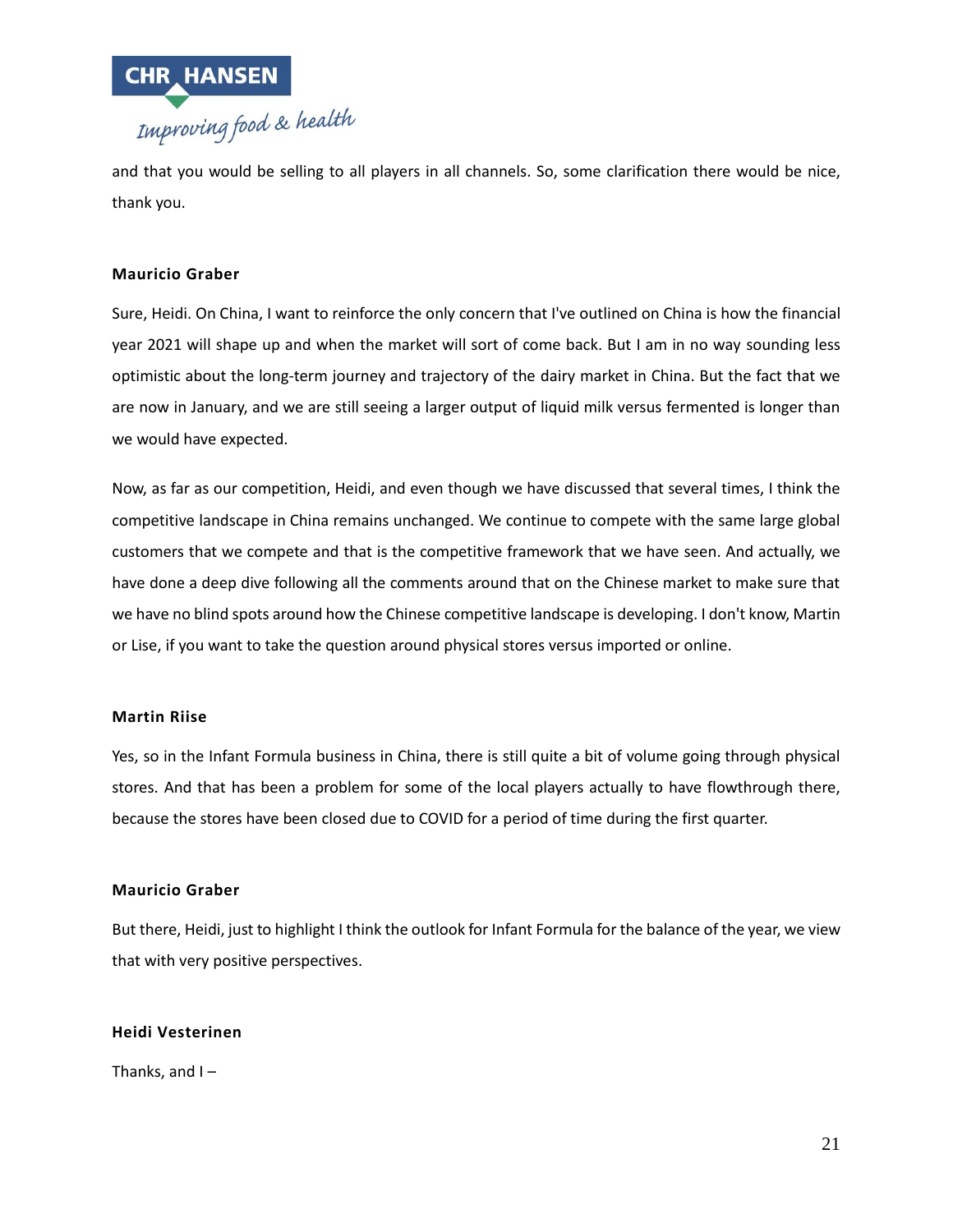

## **Martin Riise**

I think in the – sorry, Heidi, we need to take one more question and then, please for the rest of you guys that are unable to get through today, you can follow up with me after the call.

#### **Operator**

Our final question comes from the line of Charles Eaden from UBS. Please go ahead. Your line is open.

#### **Charles Eaden**

Hi, thank you, and good morning, Mauricio and Lise. I just wanted to come back to your fiscal 2021 organic sales rep guidance, where you mentioned that your pricing is likely to be greater than a 2% contribution for the full year. So, that's implying volume guidance of 3% to 6% rounded. Could you help us frame this versus what you expect the overall market is growing this year? Just trying to get a sense of your expected outperformance for the fiscal year. Thank you.

#### **Mauricio Graber**

Yes, we definitely are an ambitious company. We expect or wish to outperform the market. I think our current performance in Q1 we expect to be outperforming the market. We will see that particularly as I mentioned in the underlying dairy market; we believe it has been faster in Q1. We do see some signs as we cross reference many data that that is improving; the underlying dairy market.

And obviously with the strong Q1, I was expecting on the call - 'Okay with a strong Q1 in a little bit of tailwind from euro pricing, will you guys sort of increase your guidance?' But the reality is that we live in very uncertain times. And I think the guidance that we set up at the beginning of the year serves us well for now. The way I view it this one quarter in the pocket, let's see how Q2 develops.

We go into Q2 with a strong pipeline, with a very engaged organisation. And that's why we are confident that despite the COVID challenges, we're able to deliver on our guidance for organic growth, EBIT and free cash flow. But we take a cautious approach, given the uncertainty that exists about COVID, the economy, in the months ahead.